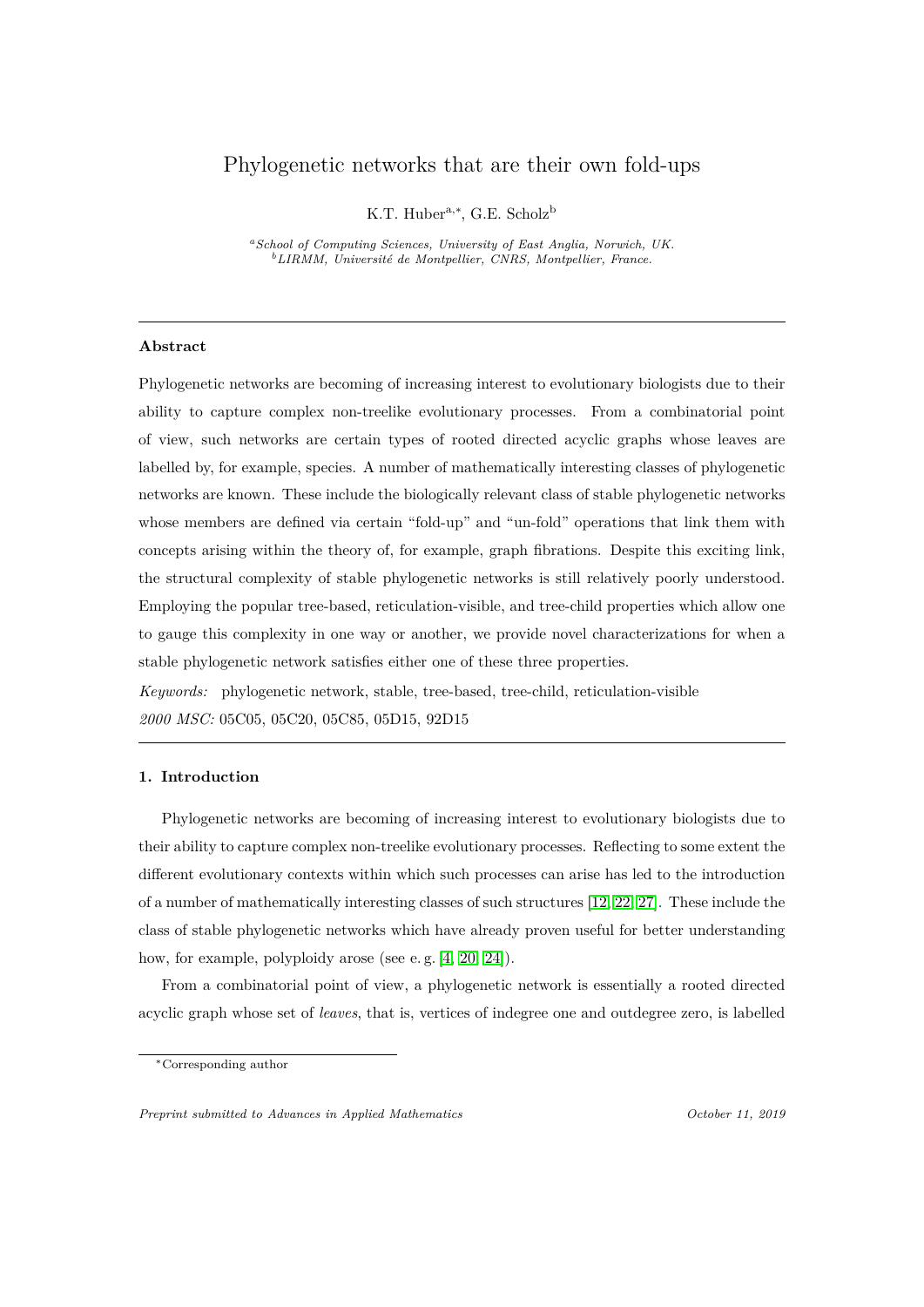by a pre-given set *X* of, for example, species. Now a phylogenetic network *N* is called stable if it can be thought of as the "fold-up" of a certain multi-labelled tree  $\mathcal{U}(N)$  into which a phylogenetic network *N* can be "unfolded"<sup>[1](#page-1-0)</sup>. Sometimes just called *MUL-trees* [\[6,](#page-23-1) [15,](#page-23-2) [16,](#page-23-3) [18\]](#page-24-4), such trees may be viewed as the phylogenetic analogue of the universal cover of a digraph [\[19\]](#page-24-5) and differ from the type of phylogenetic trees commonly used by evolutionary biologist by allowing the leaf set to be a multi-set rather than just a set. For example, for the phylogenetic network *N* depicted in terms of solid lines in Figure [1\(](#page-1-1)i), we picture the tree  $\mathcal{U}(N)$  in terms of solid lines in Figure 1(ii)



<span id="page-1-1"></span>Figure 1: (i) A phylogenetic network *N* on  $X = \{1, 2, 3, 4\}$  that is stable (solid lines). (ii) Ignoring the interior labels for the moment, the MUL-tree  $U(N)$  obtained by unfolding  $N$  (solid lines). Deferring the precise definitions to the next sections, we indicate in (i) a phylogenetic tree *T* on *X* in dashed lines that is displayed by *N*. In addition, we indicate in (ii) one of the ways  $T$  is endorsed by  $U(N)$ . Note that the phylogenetic tree on  $X$  given in dotted lines in (ii) is endorsed by  $U(N)$  but not displayed by  $N$ .

– see the next section for a brief review of both operations and e. g. [\[19\]](#page-24-5) for recent results linking the un-fold and fold-up operations to concepts arising in the theory of graph fibrations and also to the gene tree/species tree reconciliation problem [\[2,](#page-22-1) [30\]](#page-24-6). Despite these encouraging results, it is however still largely unclear how structurally complex a stable phylogenetic network can be.

To help illustrate this question which lies in the center of this paper, consider again the phylogenetic network *N* depicted in Figure [1\(](#page-1-1)i). Then *N* is relatively simple in the sense that it is "tree-based"  $[7, 8, 14, 25, 31]$  $[7, 8, 14, 25, 31]$  $[7, 8, 14, 25, 31]$  $[7, 8, 14, 25, 31]$  $[7, 8, 14, 25, 31]$ , that is, it can be thought of as a rooted tree  $T$  with leaf set  $\{1, 2, 3, 4\}$  (called the base tree) to which arcs joining distinct arcs in  $T$  have been added. As was shown in, for example, [\[23\]](#page-24-8) not every stable phylogenetic network need however be treebased. On the other hand, if the complexity of *N* is based on the notion of "reticulation-visible"  $[1, 11, 29]$  $[1, 11, 29]$  $[1, 11, 29]$  (essentially, this means that for every vertex h in a phylogenetic network N' with indegree two or more there exists a leaf  $x_h$  such that *h* lies on every directed path from the root

<span id="page-1-0"></span><sup>1</sup>Note that the notions of a "stable phylogenetic network" and a "nearly stable phylogenetic network" [\[9\]](#page-23-8) are unrelated – see Section [6](#page-14-0) for more on this.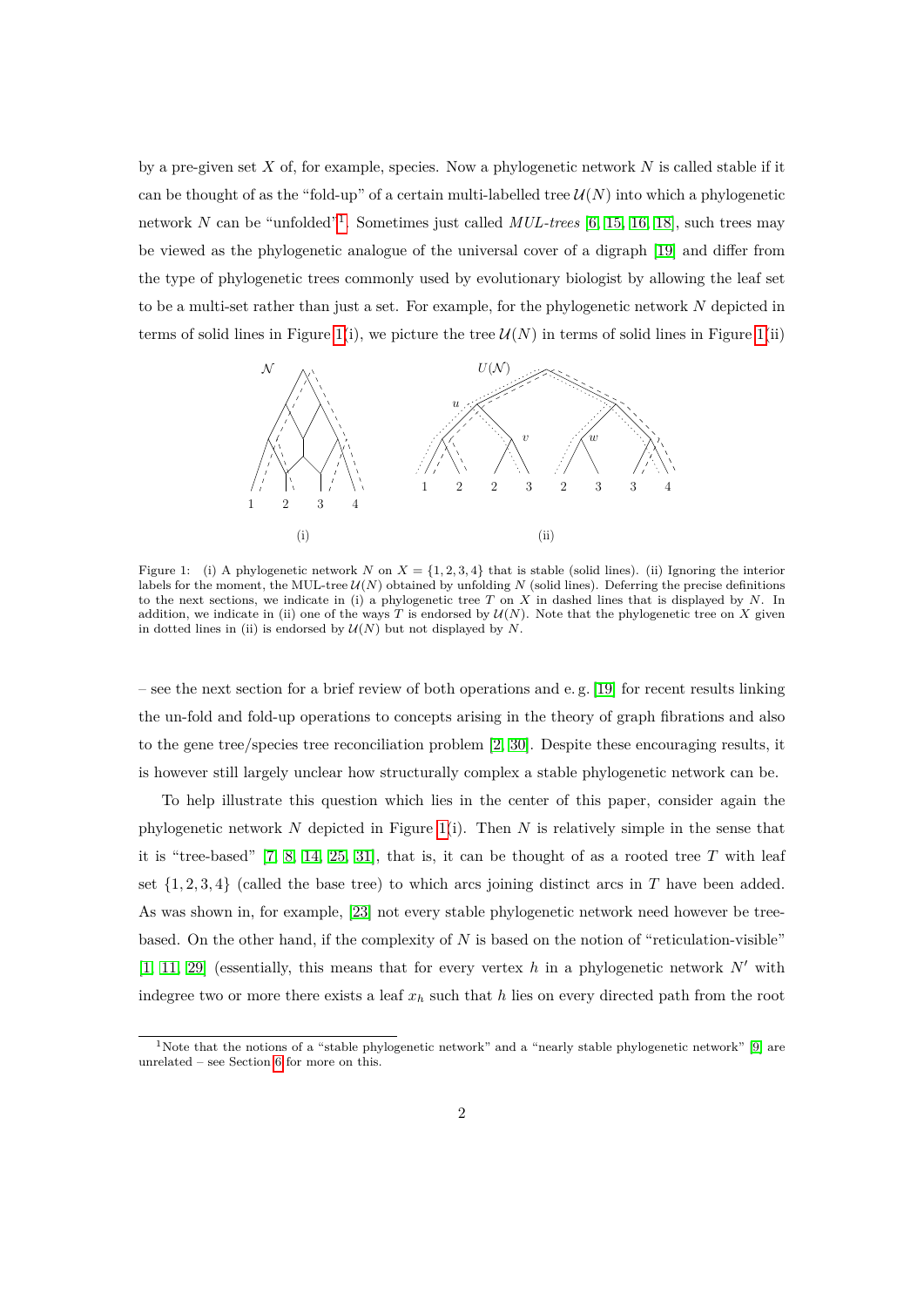of  $N'$  to  $x_h$ ) then  $N$  is not simple as the highest up vertex of  $N$  with indegree two does not satisfy that property. Denoting that vertex by *h* it is clear however that *N* can easily be turned into a reticulation-visible network on {1*, . . . ,* 5} by subdividing the outgoing arc of *h* by a new vertex *x* and adding the arc  $(x, 5)$  and a leaf labelled "5". Since the resulting network is still stable, it follows that there exist stable phylogenetic networks (that are not also phylogenetic trees!) that are reticulation-visible. To help establish our results which include characterizations of stable phylogenetic networks that are tree-based or reticulation-visible, we employ numerous maps between the vertex sets of various graphs of interest to us, the most important of which is a map  $\xi_C^+$  whose definition we defer to Section [4](#page-8-0) as it is quite involved. For the convenience of the reader, we summarize them in terms of a commutative diagram in Figure [4.](#page-11-0)

The outline of the paper is as follows. In the next section we collect relevant basic definitions. In addition, we review the aforementioned un-fold and fold-up operations for phylogenetic networks which underpin the definition of a stable phylogenetic network. Focusing on such networks, we recall in Section [4](#page-8-0) the definition of a phylogenetic tree being displayed by a phylogenetic network. Subsequent to this, we characterize when such a network displays a phylogenetic tree in terms of when our map  $\xi_C^+$  is injective (Theorem [4.2\)](#page-11-1). Using this insight, we then turn our attention to understanding three distinct popular properties of phylogenetic networks in terms of properties of  $\overline{\xi_C^+}$ . These are the aforementioned tree-based and reticulation-visible properties and the popular "tree-child" property [\[3,](#page-22-3) [5\]](#page-22-4). The latter essentially means that for every non-leaf vertex of a phylogenetic network at least one of its children has indegree one. In particular, in Section [5](#page-12-0) we characterize when a phylogenetic tree is a base tree of a stable phylogenetic network in terms of that map (Theorem [5.1\)](#page-13-0) and in Section [6,](#page-14-0) we characterize when such networks are tree-child or reticulation-visible in terms of the map  $\overline{\xi_C^+}$  (Theorem [6.4\)](#page-17-0). – We refer the reader to [\[27,](#page-24-1) Figure 10.12] for a visualization of the interrelationships between network properties such as the ones of interest to us for a certain type of phylogenetic network. In Section [7,](#page-19-0) we turn our attention to the problem of characterizing stable phylogenetic networks in terms of combinatorial structures other than MUL-trees. We conclude with Section [8](#page-21-0) where we outline future directions of research which might be of interest to pursue.

# **2. Preliminaries**

In this section, we present relevant basic definitions. For this, we assume from now on that *X* is a finite set of size at least three, unless stated otherwise. We start with some basic concepts from graph theory.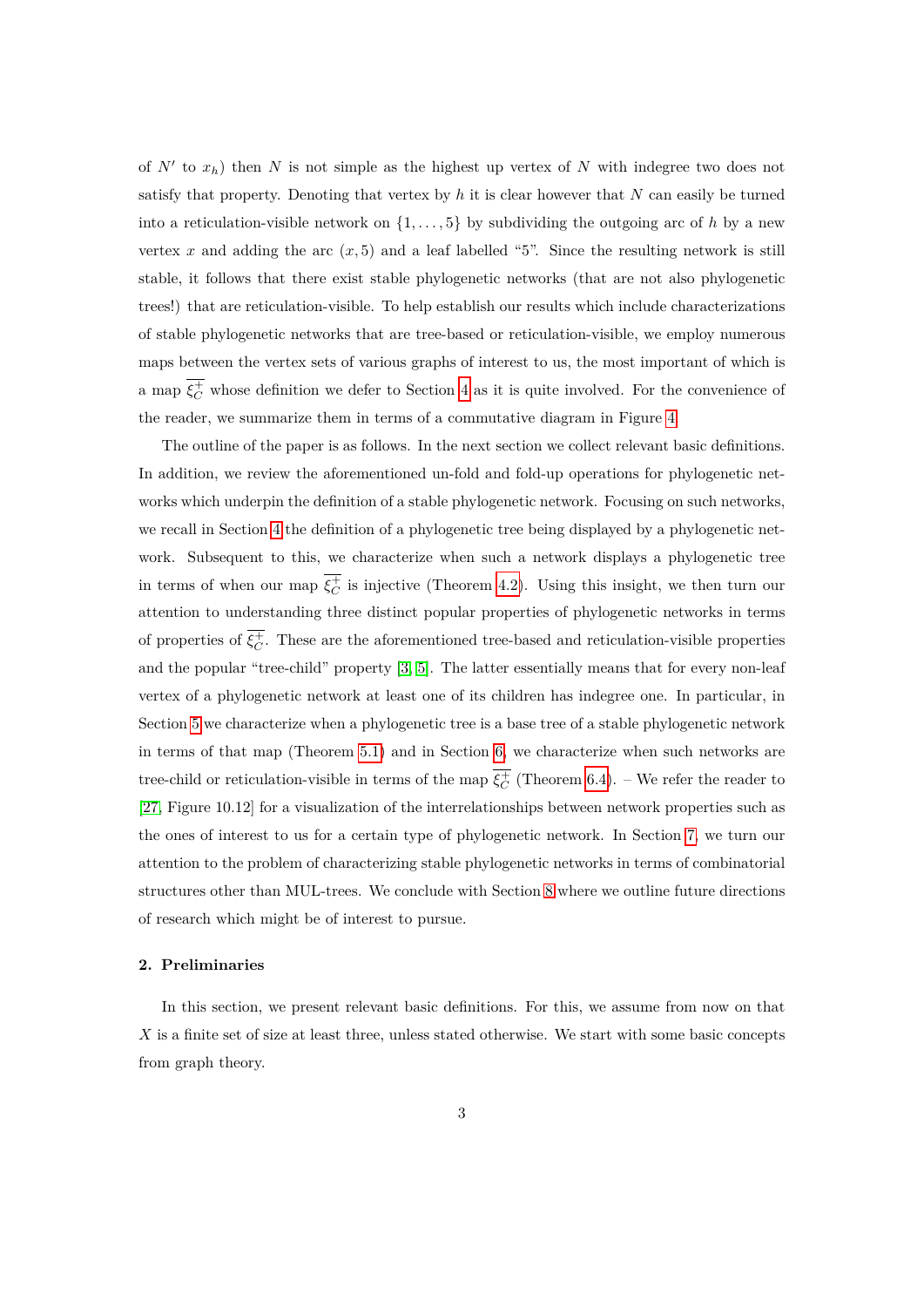# *2.1. Graphs and DAGs*

Suppose *G* is a rooted directed connected graph with vertex set  $V(G)$  and arc set  $A(G)$  that may or may not contain parallel arcs. Then we denote by  $\rho_G$  the unique root of *G*. If  $a \in A(G)$ is an arc of *G* then we denote by  $tail(a)$  the start vertex of *a* and by  $head(a)$  the end vertex of *a*. Furthermore, we write  $(x, y)$  for an arc *a* with  $x = tail(a)$  and  $y = head(a)$ . If *G* does not contain any directed cycles then we call it a *rooted directed acyclic pseudo-graph*, or *rooted connected pseudoDAG*, for short. A rooted connected pseudoDAG that does not contain any parallel arcs is called a *rooted directed acyclic graph*, or *rooted connected DAG*, for short. We refer to the replacement of an arc *a* of *G* by the directed path  $tail(a), w, head(a)$  where *w* is a new vertex not contained in *V* (*G*) as a *subdivision* of *a*. In this case we also call *w* a *subdivision vertex* of *a*. A (pseudo)graph obtained from *G* via a succession of arc-subdivision operations is called a *subdivision of G*.

Suppose for the following that *G* is a rooted connected pseudoDAG and that *v* is a vertex of *G*. Then we call the number of incoming arcs of *v* the *indegree* of *v*, denoted by  $indeg(v)$ , and its number of outgoing arcs the *outdegree* of  $v$ , denoted by *outdeg*( $v$ ). We call a vertex with outdegree zero a *leaf* of *G* and a vertex of *G* that is not a leaf an *interior vertex* of *G*. The set of all leaves of *G* is denoted by *L*(*G*) and the set of all interior vertices of *G* is denoted by  $V^{\circ}(G)$ . Moreover, we call a vertex *v* of *G* a *tree vertex* if  $indeg(v) \leq 1$ , and a *hybrid vertex* of *G* if  $indeg(v)$  ≥ 2. We denote the set of tree vertices of *G* by  $V^-(G)$ .

We say that a vertex *w* of *G* is *below* a vertex *v* of *G* if there exists a directed path from *v* to *w* (note that a vertex *v* is below itself). If, in addition,  $v \neq w$  then we say that *w* is *strictly below*  $v$ . If  $w$  is below  $v$  then we call  $v$  an *ancestor* of  $w$ . In case  $G$  is a tree, we call for any set  $Y \subseteq L(G)$  of size two or more, the unique last vertex of G that simultaneously lies on every directed path from  $\rho_G$  to an element in *Y* the *last common ancestor* of the elements of *Y*. We denote this vertex by  $lca_G(Y)$  (where we omit the index G if the graph considered is clear from the context).

#### *2.2. Phylogenetic networks and MUL-trees*

Inspired by [\[19\]](#page-24-5), we define a *X*-network  $N = (N, \nu)$  to be an ordered pair consisting of a rooted connected pseudoDAG *N* such that  $\nu : X \to L(N)$  is a bijective map from *X* into the leaf set of *N* and (i) the root  $\rho_N$  of *N* has indegree zero, (ii) every non-leaf tree vertex has outdegree two, (iii) every hybrid vertex has outdegree one, and (iv) all leaves have degree one. To help keep notation at bay, we always assume that the leaf set of an *X*-network  $\mathcal{N} = (N, \nu)$  is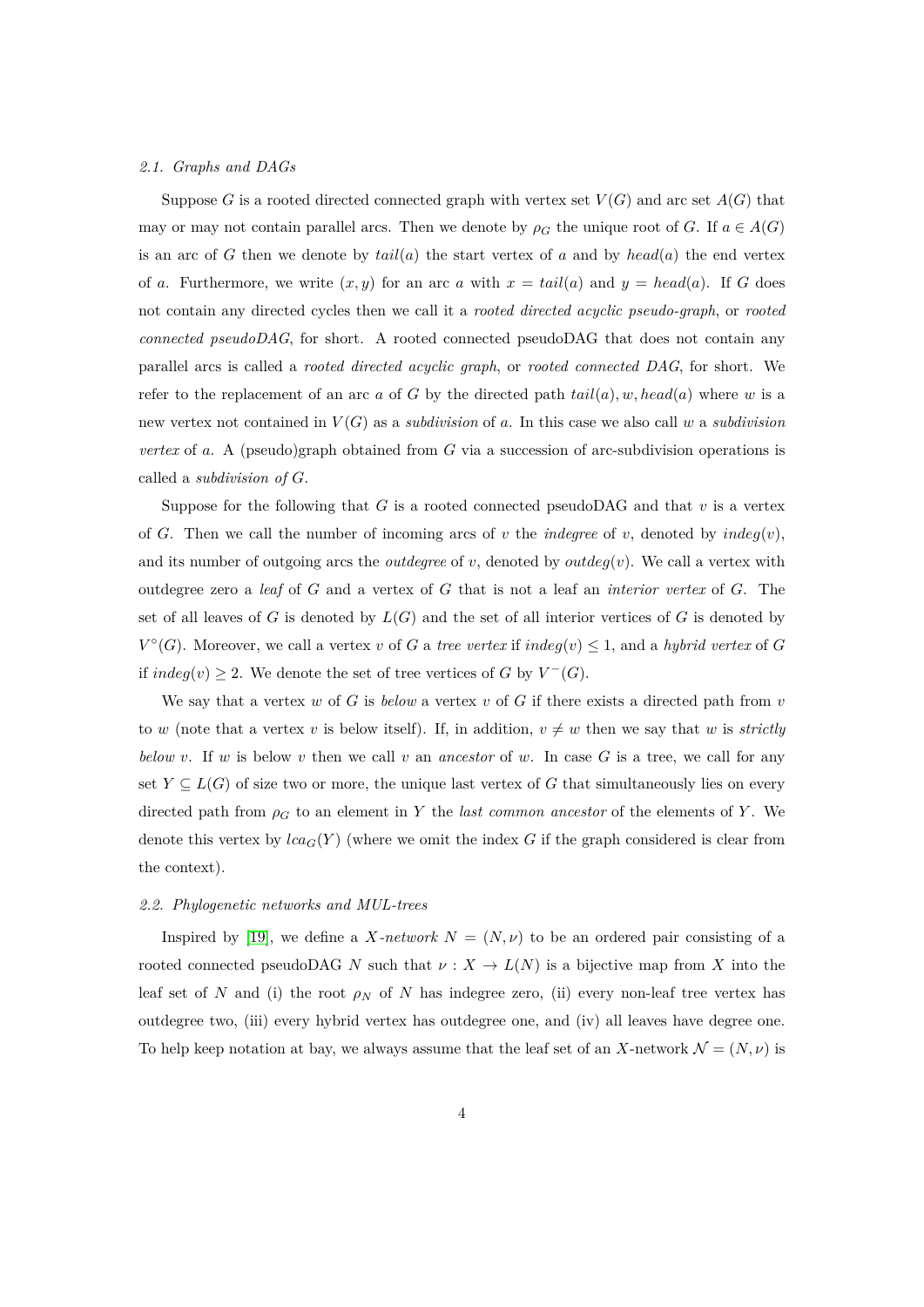in fact *X* (implying that  $\nu$  is the identity map on *X*). In case there is no confusion, we therefore denote an *X*-network  $\mathcal{N} = (N, \nu)$  simply by *N*. If *N* is in fact a DAG and therefore does not contain parallel arcs, then we call *N* a *phylogenetic network* (on  $X$ )<sup>[2](#page-4-0)</sup>. Note that in case Property (iii) is strengthened by requiring that every hybrid vertex has indegree two then *N* is called a *binary* phylogenetic network. Note that a phylogenetic network on *X* that does not contain a hybrid vertex is generally called a *phylogenetic tree (on X)* (see e.g. [\[26\]](#page-24-10)). Also note that since every non-leaf tree vertex of a phylogenetic network (on *X*) has outdegree two it follows that a phylogenetic tree (on *X*) must be binary. A phylogenetic tree *T* on  $X = \{a, b, c\}$  is called a *triplet (on X)*. If  $lca_T(\{a,b\})$  is strictly below  $lca_T(\{a,c\})$  then we denote *T* by  $ab|c$ .

Motivated by the definition of a phylogenetic tree on *X*, we define for  $|X| \geq 1$  the *MUL-tree* M on (*X*) to be an ordered pair  $(M, \mu)$  where M is a rooted tree for which  $indeg(\rho_M) = 0$  holds and no vertex has indegree and outdegree one, and  $\mu$  :  $X \to \mathcal{P}(L(M))$  is a *labelling map* from X into the set  $\mathcal{P}(L(M))$  of all non-empty subsets of the leaf set  $L(M)$  of M such that the following properties are satisfied: (i) For every leaf  $l \in L(M)$  there exists some  $x \in X$  with  $l \in \mu(x)$ , and (ii) there exists no leaf  $l \in L(M)$  and  $x, x' \in X$  distinct such that  $l \in \mu(x) \cap \mu(x')$  – see Figure [1\(](#page-1-1)ii) for an example of such a tree for  $X = \{1, 2, 3, 4\}$ . Informally speaking, Properties (i) and (ii) state that every leaf of *M* must be labelled by precisely one element in *X*. Note that if, for all  $x \in X$ , the size of  $\mu(x)$  is one and  $|X| \geq 3$  then we implicitly identify  $\mu(x)$  with its unique element, thus rendering *M* a phylogenetic tree on *X* in case *M* is binary.

Suppose for the following that  $\mathcal{M} = (M, \mu)$  is a MUL-tree on *X*. If  $\mathcal{M}' = (M', \mu')$  is a further MUL-tree on  $X$  then we say that  $M$  and  $M'$  are *isomorphic* if there exists a bijection  $\eta: V(M) \to V(M')$  that induces a graph isomorphism between *M* and *M'* such that  $\mu'(x) =$  ${\eta(y) : y \in \mu(x)}$  holds for all  $x \in X$ . For a vertex  $v \in V(M)$  that is not the root of M we denote by  $\mathcal{M}_v = (M_v, \mu_v)$  the MUL-tree with root *v* obtained from M by deleting the incoming arc of *v* in *M* and, to obtain  $\mu_v$ , restricting  $\mu$  to the subset of *X* that contains the leaf labels of the set of leaves of *M* below *v*. We call a MUL-tree  $\mathcal{M}' = (M', \mu)$  a *subMUL-tree* of  $\mathcal M$  if  $\mathcal M'$  is either M itself or there exists some  $v \in V(M)$  such that M' and  $\mathcal{M}_v$  are isomorphic.

To help keep notation at bay, we also denote from now on the vertex set and arc set of a MUL-tree  $\mathcal M$  by  $V(\mathcal M)$  and  $A(\mathcal M)$ , respectively.

<span id="page-4-0"></span><sup>2</sup>Phylogenetic networks that enjoy Property (ii) were called *semi-resolved* phylogenetic networks in [\[19\]](#page-24-5).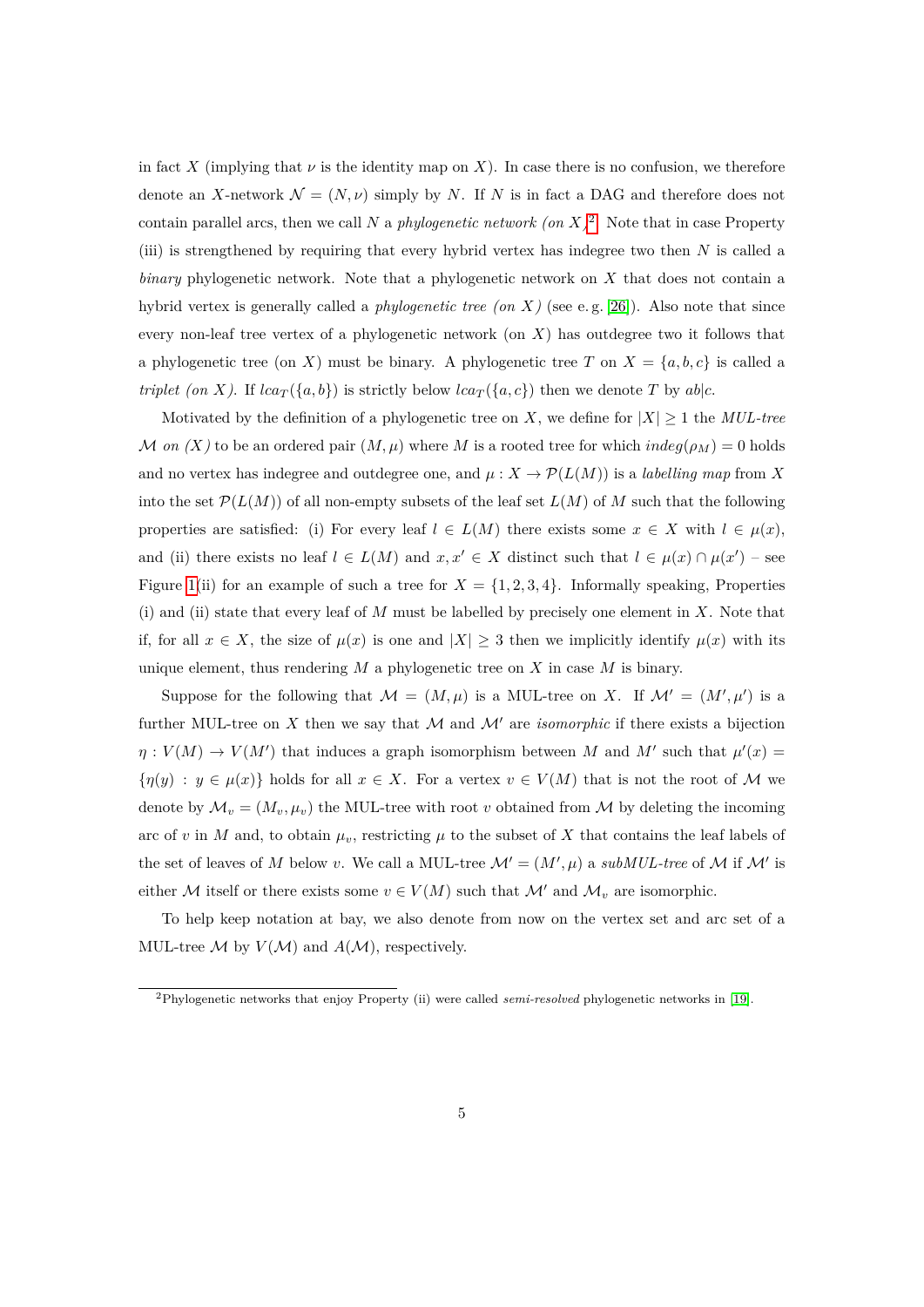#### **3. Stable phylogenetic networks**

In this section, we present a formal definition of a stable phylogenetic network. Since this definition relies on a certain "un-fold" operation for phylogenetic networks to obtain a MUL-tree and a certain "fold-up" operation for MUL-trees to obtain an *X*-network, we briefly review these constructions first. For details on both of them, we also refer the interested reader to [\[16\]](#page-23-3) (see also [\[19\]](#page-24-5)).

#### *3.1. The un-fold of a phylogenetic network*

To be able to outline this construction, we require further notation. Suppose *N* is a phylogenetic network on *X*. The set of all directed paths of *N* starting at  $\rho_N$  and ending in a vertex of  $V(N)$  is denoted by  $\pi(N)$ . For an element  $x \in X$ , we denote by  $\pi_x(N)$  the subset of directed paths of  $\pi(N)$  that end in *x*. Finally, we put  $\pi_0(N) = \bigcup_{x \in X} \pi_x(N)$ .

Viewable as a three-step process, the construction of the un-fold  $\mathcal{U}(N) = (U(N), \phi_N)$  of N works as follows. In the first step, we construct a tree  $U^*(N)$  from N whose vertices are the elements in  $\pi(N)$  and whose arcs are the pairs  $(P, P')$  in  $\pi(N) \times \pi(N)$  for which there exists an arc  $a \in A(N)$  such that  $tail(a)$  is the end vertex of *P*, the end vertex of *P'* equals  $head(a)$ , and  $P'$  is the path *P* extended by the arc *a*. To obtain the tree  $U(N)$ , the vertices of  $U^*(N)$  with indegree and outdegree one are then suppressed, where by *suppressing* such a vertex  $v$ , we mean deleting *v* as well as the incoming and outgoing arcs of *v*, and adding an arc from the parent of *v* to the child of *v*. Observe that the suppressed vertices of  $U^*(N)$  are precisely the paths in  $\pi(N)$  ending at a hybrid vertex of *N* [\[19\]](#page-24-5).

The next and final step of the construction of  $\mathcal{U}(N)$  is concerned with defining the map  $\phi_N: X \to \mathcal{P}(L(U'))$  where we put  $U' = U(N)$ . Since, as was observed above, hybrid vertices are the only vertices of *N* with a single outgoing arc, there exists a bijection  $\Psi_N : \pi^-(N) \to V(U')$ from the set  $\pi^{-}(N)$  of directed paths in  $\pi(N)$  that end in a tree vertex to the vertex set of *U'*. Thus, the restriction  $\psi_N = \Psi_N|_{\pi_0(N)}$  of  $\Psi_N$  to  $\pi_0(N)$  induces a bijection from  $\pi_0(N)$  to  $L(U')$ . Putting  $\phi_N(x) = \{l \in L(U') : \psi_N^{-1}(l) \in \pi_x(N)\},\$  for all  $x \in X$ , completes the construction of  $U(N)$ .

### *3.2. The fold-up of a MUL-tree*

To state this construction, we again require further concepts which we introduce next. Suppose  $\mathcal{G} = (G, \gamma)$  is a pair consisting of a rooted connected pseudoDAG G and a labelling map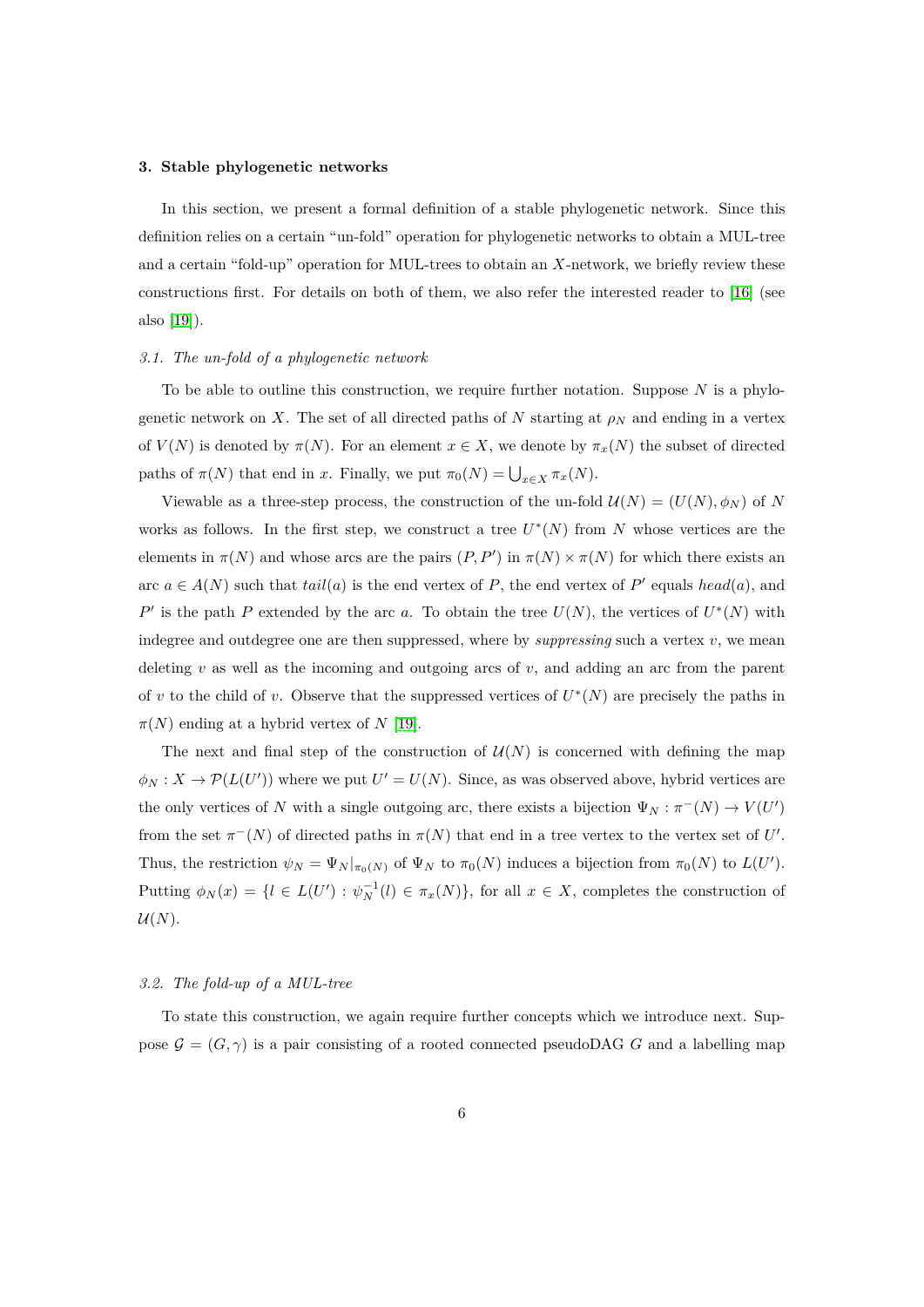$\gamma: X \to \mathcal{P}(L(G))$ . If *G* contains a cut-arc *a* then we denote by  $G(a)$  the connected component that contains  $head(a)$  in its vertex set when deleting *a*. If  $G(a)$  is a rooted tree then we denote the MUL-tree induced by  $G(a)$  by  $\mathcal{G}(a)$ . By abuse of terminology, we say that  $\mathcal{G}(a)$  is a subMUL-tree of  $\mathcal G$  even if  $\mathcal G$  itself is not a MUL-tree.

Suppose for the following that *a* is a cut-arc of  $G$  such that  $G(a)$  is a subMUL-tree of  $G$ . We say that  $\mathcal{G}(a)$  is *inextendible* if there exists a cut arc  $a'$  in  $\mathcal G$  distinct from  $a$  such that the subMUL-trees  $\mathcal{G}(a)$  and  $\mathcal{G}(a')$  are isomorphic. We denote by  $S_{\mathcal{G}(a)}$  the set of all subMUL-trees of G that are isomorphic with  $\mathcal{G}(a)$  (including  $\mathcal{G}(a)$  itself). In case  $\mathcal{G}(a)$  is inextendible then we say that  $\mathcal{G}(a)$  is *maximal inextendible* if every inextendible subMUL-tree  $\mathcal{H}$  of  $\mathcal{G}$  that contains an element in  $S_{\mathcal{G}(a)}$  as a subMUL-tree is contained in  $S_{\mathcal{G}(a)}$ . In other words,  $\mathcal{G}(a)$  is maximal inextendible if there is no other inextendible subtree that properly contains a subMUL-tree that is isomorphic to  $\mathcal{G}(a)$ .

For  $\mathcal{M} = (M, \mu)$  a MUL-tree on X, we define the *fold-up*  $F(\mathcal{M})$  of M to be the X-network obtained by applying the following operation until no inextendible subMUL-tree remains in  $M$ . First select a maximal inextendible subMUL-tree  $\mathcal{M}'$  from  $\mathcal{M}$ . Then subdivide the incoming arc of the root of each subMUL-tree in  $S_{\mathcal{M}'}$  with a new vertex. Next, identify all subdivision vertices introduced at this step and delete all but one subMUL-tree in  $S_{\mathcal{M}'}$  from M and also the incoming arcs of their roots. Finally, replace  $\mathcal M$  by the resulting rooted labelled pseudoDAG and repeat the above process for a maximal inextendible subMUL-tree  $\mathcal{M}'$  of  $\mathcal{M}$ .

Note that upon completion, the resulting pseudoDAG  $F(\mathcal{M})$  is always an *X*-network and that this network is independent of the order in which the maximal inextendible subMUL-trees have been processed [\[16\]](#page-23-3). However,  $F(\mathcal{M})$  need not be a phylogenetic network on X as it might have parallel arcs. We call a MUL-tree  $M$  *sound* if  $F(M)$  is a phylogenetic network. Note that stable binary phylogenetic networks were characterized in [\[19,](#page-24-5) Theorem 1] in terms of a vertex property. Also note that sound MUL-trees were characterized in [\[19\]](#page-24-5) as those MUL-trees which do not contain a pair of isomorphic subMUL-trees whose roots share a parent. So, for example, the MUL-tree depicted in Figure [2\(](#page-7-0)ii) is sound.

To help illustrate the fold-up operation, consider the MUL-tree  $\mathcal M$  pictured in Figure [2\(](#page-7-0)ii). Then the rooted, connected pseudoDAG on  $X = \{1,2,3\}$  depicted in Figure [2\(](#page-7-0)iii) is  $F(\mathcal{M})$ . Clearly,  $F(\mathcal{M})$  is a phylogenetic network on X and the MUL-trees  $\mathcal{U}(F(\mathcal{M}))$  and M are isomorphic. Note however that  $M$  is also the un-fold of the *X*-network  $N$  pictured in Figure [2\(](#page-7-0)i) and  $F(\mathcal{M})$  and N are clearly not isomorphic. We call an X-network N that is isomorphic with  $F(\mathcal{U}(N))$  *stable*. Note that for any stable phylogenetic network *N* the un-fold  $\mathcal{U}(N)$  of *N* is a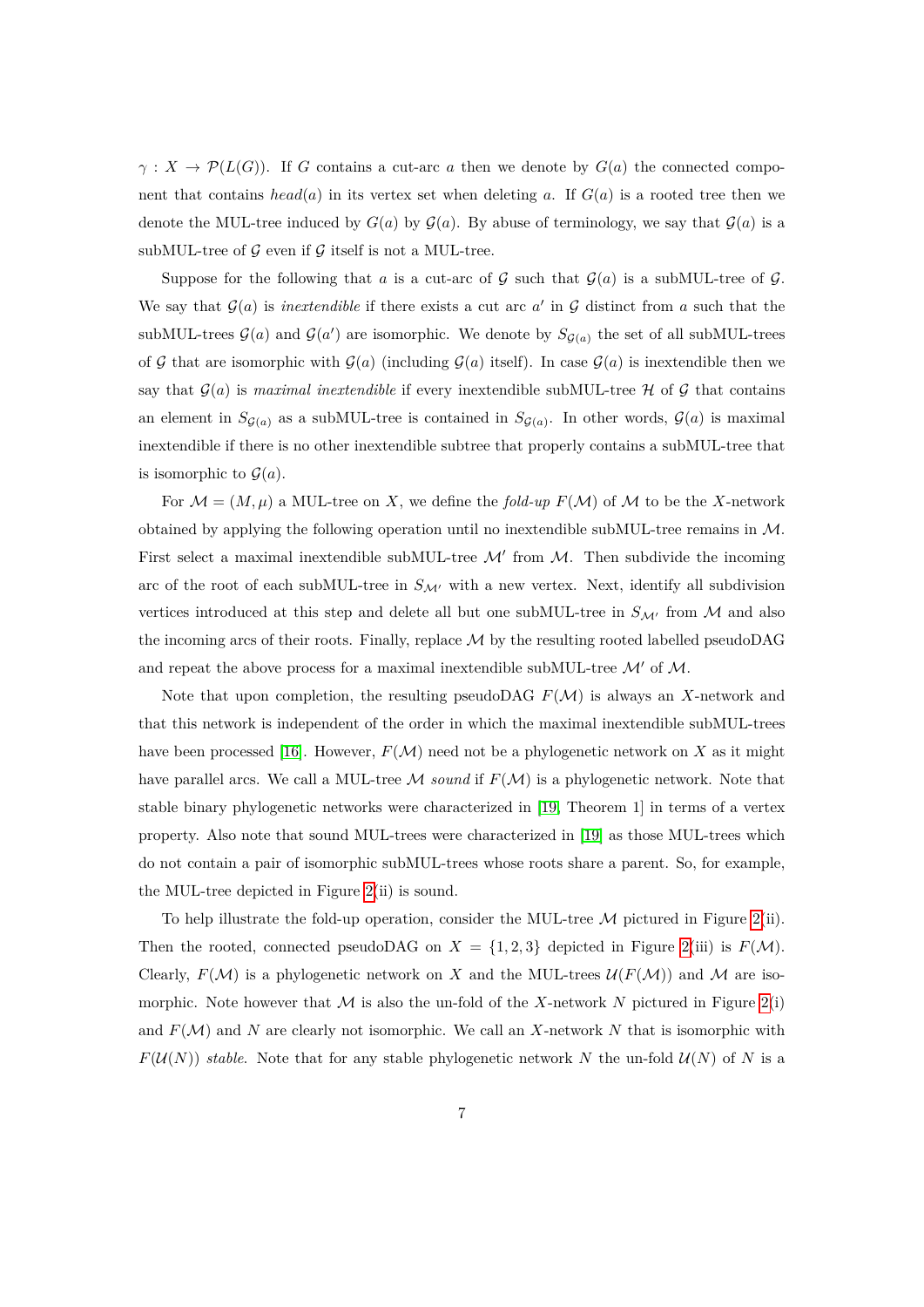sound MUL-tree.



<span id="page-7-0"></span>Figure 2: (i) A phylogenetic network *N* on  $X = \{1, 2, 3\}$  that is not stable. (ii) The unfolded version  $\mathcal{U}(N)$  of *N* (ignoring interior labels for the moment). (iii) The folded version  $F(\mathcal{U}(N))$  of  $\mathcal{U}(N)$ .

As we shall see, it is advantageous to describe the set of tree vertices of a folded-up MULtree M in terms of an equivalence relation  $\sim$  on the vertex set of M. To state that relation, suppose that  $\mathcal{M} = (M, \mu)$  is a MUL-tree. Let  $\sim$  denote the equivalence relation defined, for all  $u, v \in V(M)$ , by putting  $u \sim v$  if  $u = v$  or the subMUL-trees  $\mathcal{M}_v$  and  $\mathcal{M}_u$  of M rooted at *u* and *v*, respectively, are isomorphic. Note that if *v* and *w* are two leaves of M then  $v \sim w$  if and only if there exists some  $x \in X$  such that  $v, w \in \mu(x)$ . We denote the quotient of  $V(\mathcal{M})$  via  $\sim$ by  $V(M)/\sim$ , and we denote by  $\bar{a}$  the equivalence class generated by a vertex  $a \in V(M)$ . We call the map  $p_{\mathcal{M}} : V(\mathcal{M}) \to V(\mathcal{M})/\sim$  defined by mapping each vertex of M to its equivalence class under  $\sim$  the *projection of* M *to*  $V(\mathcal{M})/\sim$ . Note that if *u* and *v* are vertices in M such that *u* is an ancestor of *v*, then  $|p_M(u)| \leq |p_M(v)|$ .

For example, for *v* and *w* the indicated interior vertices in the MUL-tree depicted in Fig-ure [1\(](#page-1-1)ii), we have  $w \sim v$ . Furthermore,  $|V(M)/| \sim | = 10$  and four of those 10 equivalence classes are induced by the leaves of M. Finally,  $|p_M(v)| = 2$  and  $|p_M(u)| = 1$ .

As a first consequence, we have the following result whose straight-forward proof we leave to the interested reader.

<span id="page-7-1"></span>**Lemma 3.1.** *Suppose that*  $\mathcal{M} = (M, \mu)$  *is a sound MUL-tree and that*  $u, v \in V(M)$ *. Then,*  $u \sim v$ *if and only if the directed paths*  $\Psi_{F(\mathcal{M})}^{-1}(u)$  *and*  $\Psi_{F(\mathcal{M})}^{-1}(v)$  *in*  $F(\mathcal{M})$  *have the same end vertex (which must necessarily be a tree vertex). In particular, if there exists a stable phylogenetic network N such that M and*  $U(N)$  *are isomorphic then there exists a trivial bijection*  $\kappa_N$  :  $V^-(N) \to V(\mathcal{U}(N))/ \sim$  *from the set*  $V^-(N)$  *of tree vertices of*  $N$  *to the projection of*  $V(\mathcal{U}(N))$ *to*  $V(\mathcal{U}(N))/\sim$ .

Note that Figure [2](#page-7-0) indicates that the second part of Lemma [3.1](#page-7-1) does not hold if we drop the assumption that *N* is a *stable* phylogenetic network.

To be able to state an observation concerning stable phylogenetic networks which might be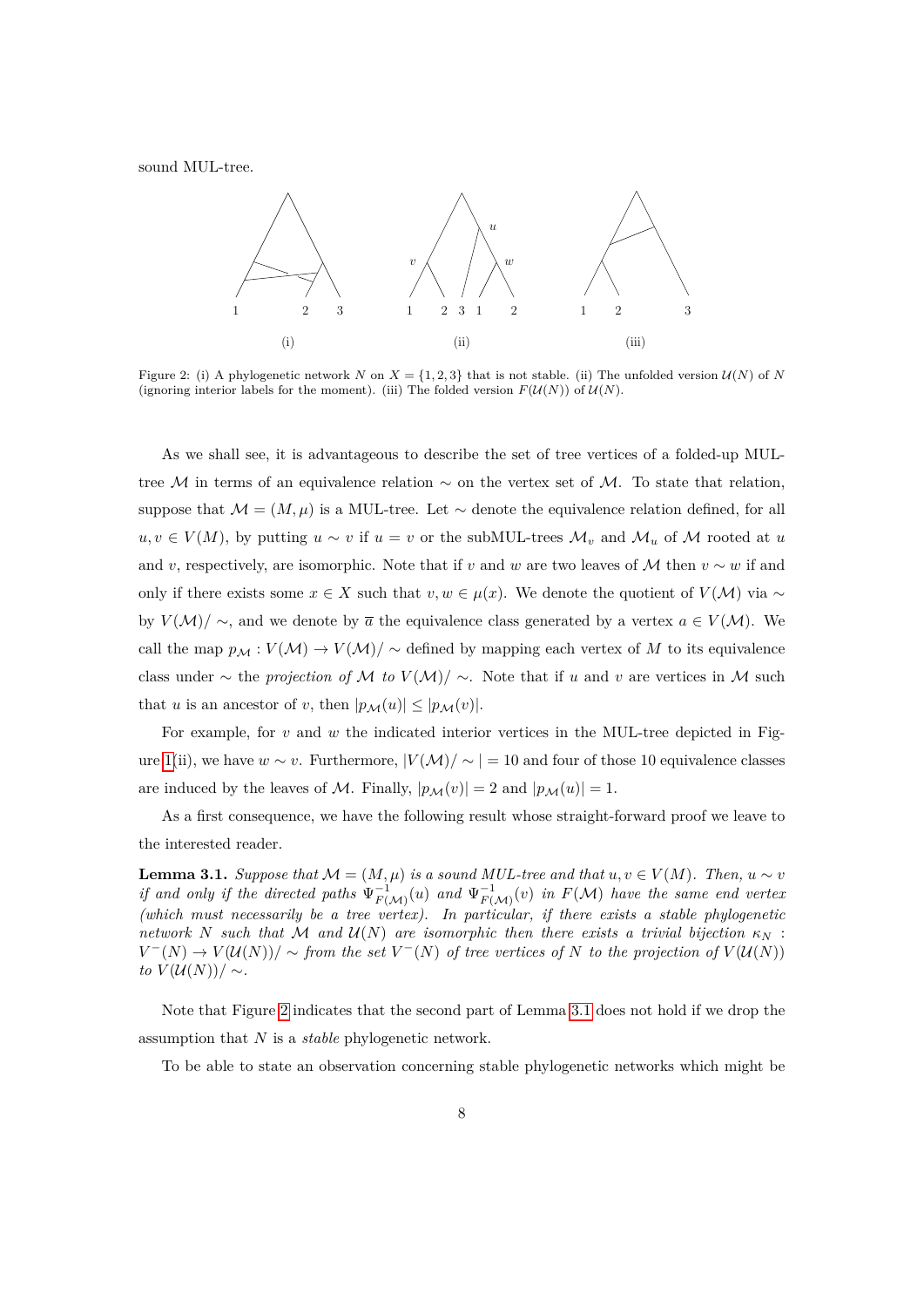of interest in its own right, we require a further concept. Suppose  $G = (V, E)$  and  $G' = (V', E')$ are two directed graphs. Then we define the *union* of  $G$  and  $G'$  to be the directed graph with vertex set  $V \cup V'$  and arc set  $E \cup E'$ . We call the union of two arc-disjoint directed paths *P* and *P*<sup> $\prime$ </sup> of *G* which have the same start vertex and also the same end vertex a *reticulation cycle* of *G*.

**Observation 3.2.** *Suppose that N is a stable phylogenetic network and that*  $P_1, P_2 \in \pi^{-1}(N)$ *distinct. Then the union of*  $P_1$  *and*  $P_2$  *contains a subgraph that is a reticulation cycle of* N *if and only if the vertices*  $\Psi_N(P_1)$  *and*  $\Psi_N(P_2)$  *of*  $U(N)$  *are contained in two distinct but isomorphic*  $subMUL-trees of  $U(N)$ .$ 

We again leave the straight-forward proof of the observation to the interested reader.

### <span id="page-8-0"></span>**4. Displaying and endorsing phylogenetic trees**

As suggested by Figure [1,](#page-1-1) any phylogenetic tree that is "contained" in a phylogenetic network N is also "contained" (in possibly more than one way) in its associated MUL-tree  $\mathcal{U}(N)$ . However the converse need not hold. Understanding this relationship is the main purpose of this section.

We start with formalizing the idea of "containment" in an *X*-network and in a MUL-tree, respectively. Suppose for the following that  $N$  is a  $X$ -network. If  $N'$  is a further  $X$ -network then we say that *N* and *N*<sup>*i*</sup> are *isomorphic* if there exists a bijective map  $f: V(N) \to V(N')$ that induces a graph isomorphism between  $N$  and  $N'$  that maps every element of  $X$  to itself. Following [\[19\]](#page-24-5), we say that *N displays* a phylogenetic tree *T* on *X* if there exists a subgraph  $N'$ of  $N$  with leaf set  $X$  that is isomorphic with a subdivision  $T'$  of  $T$  and that isomorphism is the identity on  $X$ . Informally speaking, this means that  $N'$  can be obtained from  $T$  by replacing arcs *a* of *T* by directed paths from  $tail(a)$  to  $head(a)$ . It should however be noted that this definition does not imply that the root of a phylogenetic tree *T* displayed by a phylogenetic network *N* is also the root of *N*. Furthermore, it is worth noting that any phylogentic network gives rise to a phylogenetic tree that is displayed by it.

To illustrate the concept of displaying, consider the triplet  $\tau = 3/12$  and the phylogenetic network N depicted in Figure [2\(](#page-7-0)iii). Then  $\tau$  is displayed by N in two different ways one of which uses the root  $\rho_N$  of *N* as the root of  $\tau$  and the other uses a child of  $\rho_N$  as the root of  $\tau$ .

Suppose that  $\mathcal{M} = (M, \mu)$  is a MUL-tree on *X* where  $|X| \geq 1$ . Then we call a set  $C \subseteq L(M)$ an *X*-set (of M) if  $|C \cap \mu(x)| = 1$  holds for all  $x \in X$ . Informally speaking, an X-set for M contains for all  $x \in X$  exactly one leaf of *M* labelled by *x*. Note that if  $|X| \geq 3$  then any *X*-set *C* of *M* induces a phylogenetic tree  $M_C$  on *X* by first constructing a tree  $M_C^+$  from *M* that is spanned by all leaves in  $C$  and then, to obtain  $M_C$ , suppressing all resulting vertices of indegree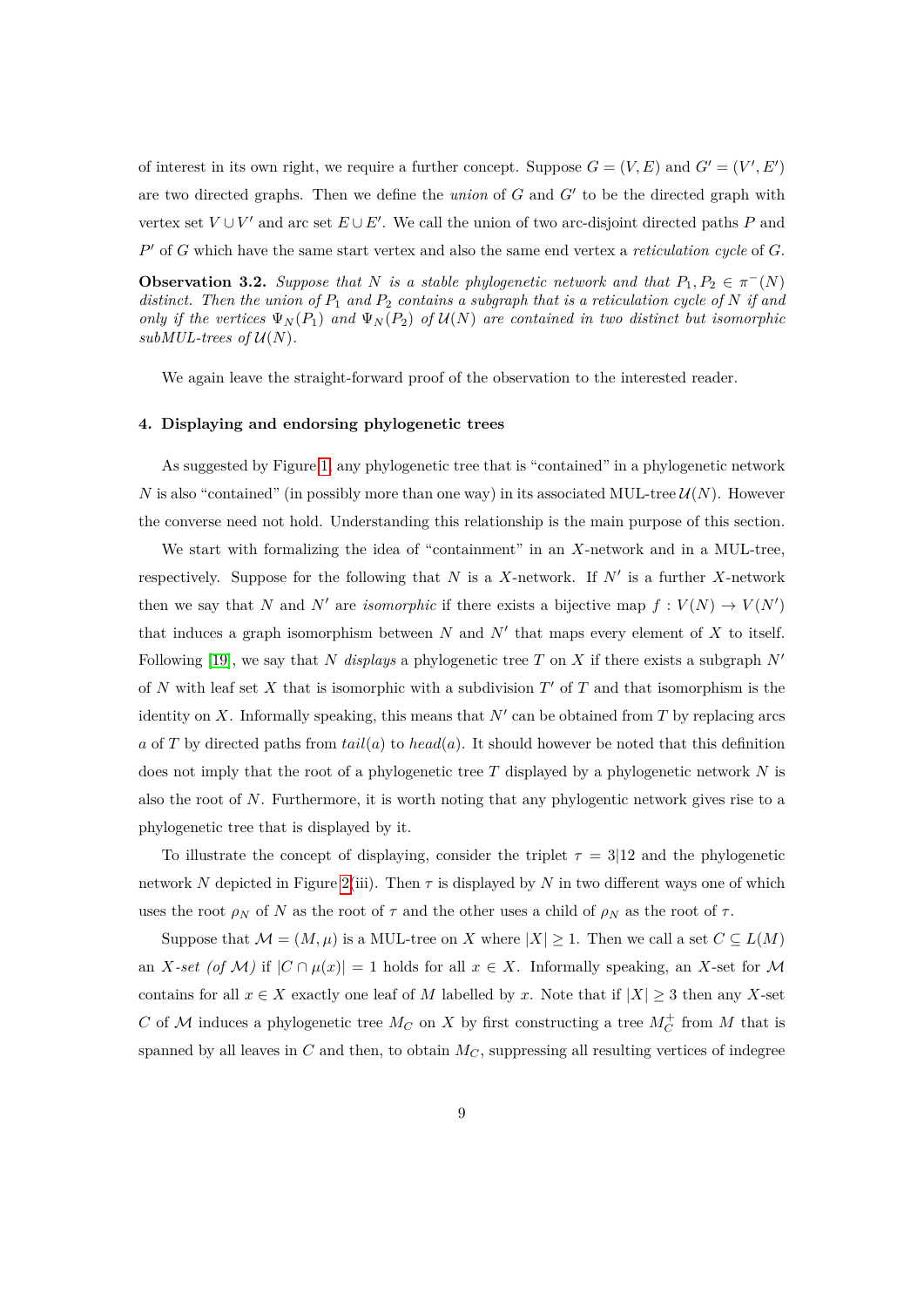and outdegree one – see again Figure [3](#page-9-0) for an illustration of this construction. More formally, *V*( $M_C^+$ ) is the set of all  $v \in V(\mathcal{M})$  that lie on a directed path from  $lca_M(C)$  to a leaf in *C* and an arc  $a \in A(\mathcal{M})$  is an arc of  $M_C^+$  if there exists a leaf  $l \in C$  such that *a* is crossed by a directed path from  $lca_M(C)$  to *l*.

Note that for any phylogenetic tree *T* displayed by a phylogenetic network *N*, there exists an *X*-set *C* of  $M = U(N)$  such that *T* and  $M_C$  are isomorphic. However, unless the vertices of  $T'$  corresponding to hybrid vertices of  $N$  are suppressed, the subdivision  $T'$  of  $T$  referred to in the definition of displaying is in general not isomorphic with  $M_C^+$ . Note that in case they are suppressed, this isomorphism can be defined in such a way that it is the identity on the leaf sets – see, for example, Figure [3.](#page-9-0)



<span id="page-9-0"></span>Figure 3: (i) For the tree *T* displayed by *N* in terms of the dashed arcs in Figure [1\(](#page-1-1)i), we depict the subdivision *T*<sup>'</sup> of *T* that is isomorphic to a subgraph of *N*. The vertices corresponding to non-leaf tree-vertices (resp. hybrid vertices) of *N* are indicated by black (resp. empty) dots. (ii) For *C* the leaves of M that are incident with a dashed arc in Figure [1\(](#page-1-1)ii), the tree  $M_C^+$  endorsed by M. Vertices in  $M_C^+$  that correspond to non-leaf vertices of  $M$  are marked with black dots – see text for details.

We say that a phylogenetic tree *T* is *endorsed by a MUL-tree*  $\mathcal{M} = (M, \mu)$  *via some X-set*  $C \subseteq L(M)$  if *T* and  $M_C$  are isomorphic. In case, the *X*-set *C* is clear from the context, then we simply say that *T* is *endorsed by*  $M$ . Note that in [\[19\]](#page-24-5) a phylogenetic tree that is endorsed by a MUL-tree M was said to be *weakly displayed* by the fold-up of M.

To illustrate this definition, consider the stable phylogenetic network *N* on  $X = \{1, 2, 3, 4\}$ depicted in bold lines in Figure [1\(](#page-1-1)i). Then the dotted phylogenetic tree  $T$  in Figure 1(ii) is endorsed by  $U(N)$ . However *T* is not displayed by *N* since the joint grandparent of the leaves 2 and 3 in *N* is used by the path from the root *ρ<sup>T</sup>* of *T* to the leaf labelled 2 and also by the path from  $\rho_T$  to the leaf labelled 3. Intriguingly, the phylogenetic tree in dashed lines in (ii) is endorsed by  $\mathcal{U}(N)$  and is not only displayed by  $N$  but also is a base tree for  $N$  (see Theorem [5.1](#page-13-0)) for more on this).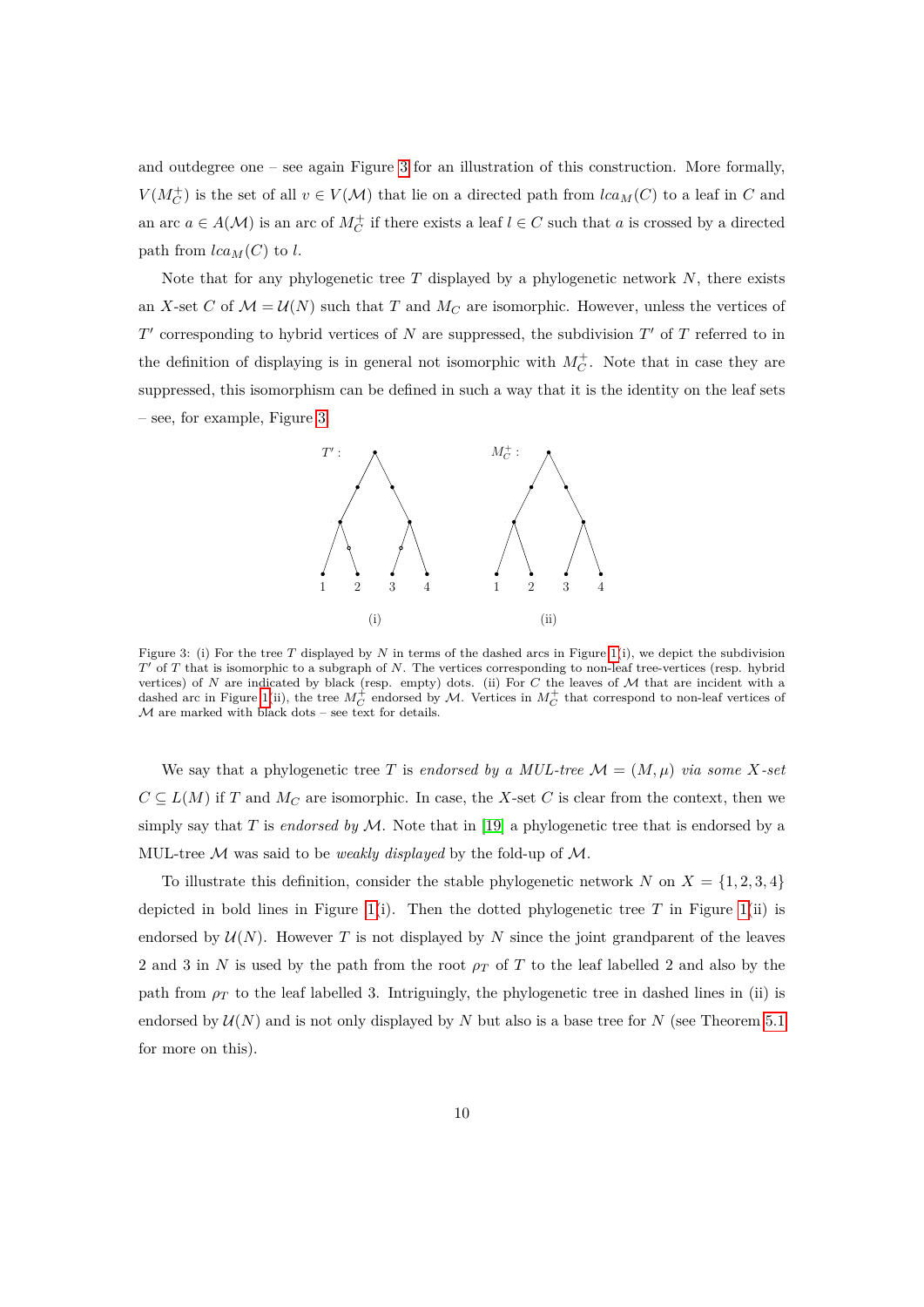Note that the process of constructing the phylogenetic tree *M<sup>C</sup>* from a phylogenetic tree on *X* endorsed by a MUL-tree  $\mathcal{M} = (M, \mu)$  via some *X*-set *C* trivially induces an ancestorrelationship-preserving injective map

$$
\xi_C: V(M_C) \to V(\mathcal{M})
$$

such that  $\xi_C(x)$  is the unique element in  $C \cap \mu(x)$ , for all  $x \in X$ . Let  $\xi_C^+ : V(M_C^+) \to V(M)$ denote the canonical extension of  $\xi_C$  to  $V(M_C^+)$ .

The following result is implied by [\[19,](#page-24-5) Theorem 6] which characterizes phylogenetic trees that are weakly displayed by a phylogenetic network. As such, it presents a first link between displaying a phylogenetic tree by a network and endorsing it by the un-fold of the network. To state it, we require a further map which we define next.

Suppose that *N* is a phylogenetic network on *X* and *C* is an *X*-set of  $\mathcal{M} = \mathcal{U}(N)$ . Then for any tree  $T'$  obtained from  $M_C^+$  by suppressing some (but not necessarily all!) of its vertices of indegree and outdegree one it follows that there exists an injective map  $P_{T'} : V(T') \to \pi^{-}(N)$ which associates to each vertex *v* of *T*<sup>'</sup> a (necessarily unique) directed path  $P_{T}(v) \in \pi^{-}(N)$ . Note that in case  $M_C$  is displayed by  $N$  there exists a subgraph  $N'$  of  $N$  that is a subdivision of  $M_C$  such that, for all vertices  $v \in V(T')$ , the directed path  $P_{T'}(v)$  does not cross any arc of *N* that is not also contained in  $N'$ .

<span id="page-10-0"></span>**Lemma 4.1.** *Suppose that N is a phylogenetic network on X and that T is a phylogenetic tree on X displayed by N.* Then *T is endorsed by*  $U(N)$  *via some X-set C of*  $U(N)$ *. Moreover, C can be chosen in such a way that*  $\Psi_N \circ P_T = \xi_C$ .

Note that it is not difficult to see that the converse of Lemma [4.1](#page-10-0) need not hold.

To be able to establish Theorem [4.2](#page-11-1) which is the main result of this section, we next introduce two crucial maps. Suppose that *N* is a phylogenetic network on *X* and *T* is a phylogenetic tree on *X* that is displayed by *N*. Let *C* be an *X*-set of  $\mathcal{M} = \mathcal{U}(N)$  such that *T* is endorsed by  $\mathcal{M}$ via *C*. Then we put

$$
\overline{\xi_C} : V(M_C) \to V(\mathcal{M})/\sim; \quad v \mapsto p_{\mathcal{M}} \circ \xi_C(v)
$$

and

$$
\overline{\xi_C^+}: V(M_C^+) \to V(\mathcal{M})/\sim; \quad v \mapsto p_{\mathcal{M}} \circ \xi_C^+(v).
$$

Note that the latter map was already mentioned in the introduction and is central for the remainder of the paper.

In addition, we denote by  $end : \pi^{-}(N) \to V^{-}(N)$  a map that associates to a path  $P \in \pi^{-}(N)$ the tree vertex of *N* in which *P* ends. Also, we denote by *f* the map  $end \circ \Psi_N^{-1}: V(\mathcal{M}) \to V^-(N)$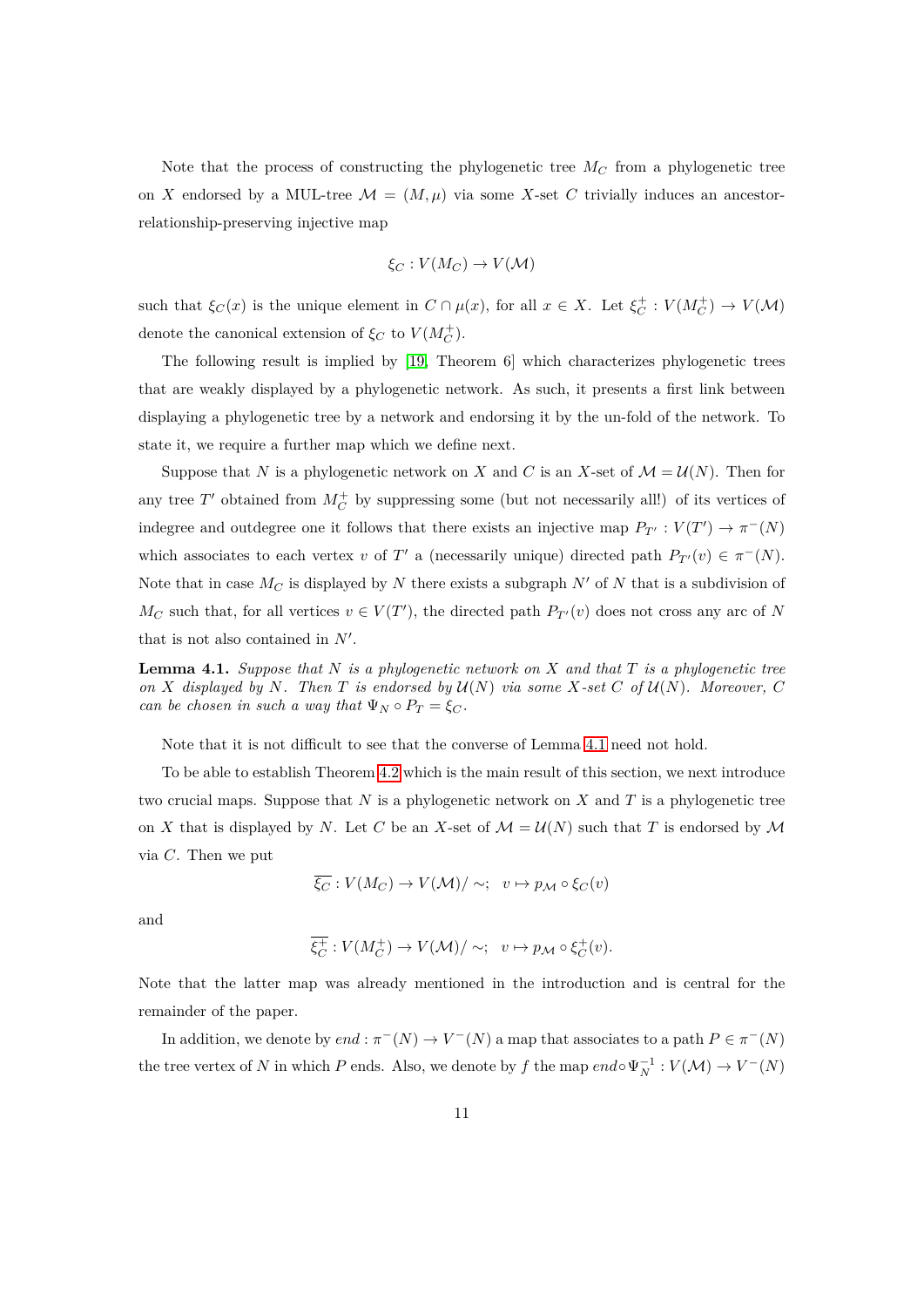and by  $\iota_1: V(M_C) \to V(M_C^+)$  the map that maps every vertex in  $V(M_C)$  to itself.

For *N* a stable phylogenetic network on *X* and *T* a phylogenetic tree on *X* that is displayed by *N*, we next summarize the main maps considered in this paper in Figure [4](#page-11-0) for the convenience of the reader. Note that, by Lemma [4.1,](#page-10-0)  $T$  is also endorsed by  $U(N)$  and that the  $X$ -set  $C \subseteq L(\mathcal{U}(N))$  is chosen in such a way that *T* and  $M_C$  are isomorphic and that  $\Psi_N \circ P_T = \xi_C$ .



<span id="page-11-0"></span>Figure 4: For *N* a stable phylogenetic network on *X* and *C* an *X*-set of  $U(N)$  such that  $M_C$  is displayed by N, we depict the main maps that play a role in this paper in the form of a commutative diagram. Note that since *N* is stable, the phylogenetic networks  $F(\mathcal{U}(N))$  and *N* are isomorphic.

Armed with these definitions we are now ready to state the main result of this section. Informally speaking, it ensures that a phylogenetic tree *T* is displayed by a stable phylogenetic network *N* if and only if *T* can be embedded (in the graph-theoretical sense) by  $\overline{\xi_C^+}$  into  $\mathcal{U}(N)$ so that it is endorsed by  $\mathcal{U}(N)$  via some subset  $C \subseteq L(\mathcal{U}(N))$ .

<span id="page-11-1"></span>**Theorem 4.2.** *Suppose that N is a stable phylogenetic network on X and that T is a phylogenetic tree on*  $X$ *. Then,*  $T$  *is displayed by*  $N$  *if and only if there exists an*  $X$ -set  $C$  *of*  $U(N)$  *that endorses T* and the map  $\xi_C^+$  is injective.

*Proof.* Note first that since *N* is stable we may assume without loss of generality that *N* is in fact the fold-up  $F(\mathcal{M})$  of a sound MUL-tree  $\mathcal{M} = (M, \mu)$  on X. In view of Lemma [3.1,](#page-7-1) we therefore have that the map  $\kappa_N : V^-(N) \to V(\mathcal{M})/ \sim$  in Figure [4](#page-11-0) is bijective. Also note that we may assume without loss of generality that *N* is not a phylogenetic tree on *X* as otherwise the theorem clearly holds.

Assume first that *T* is displayed by  $F(M)$ . Then, by Lemma [4.1,](#page-10-0) *T* is endorsed by *M* via some *X*-set *C* of *M*. Thus, *T* and  $M_C$  must be isomorphic. Without loss of generality, we may therefore assume that  $T$  is in fact  $M_C$ . Furthermore and again by Lemma [4.1](#page-10-0) we may assume that *C* is such that  $\Psi_N \circ P_{M_C} = \xi_C$ .

To see that the map  $\xi_C^+$  is injective assume that there exist  $w, w' \in V(M_C^+)$  such that  $\xi_C^+(w)$  $\overline{\xi_C^+}(w')$ . Then  $\xi_C^+(w) \sim \xi_C^+(w')$ . By Lemma [3.1](#page-7-1) combined with the assumption that  $\Psi_N$  is bijective it follows that the directed paths  $\Psi_N^{-1}(\xi_C^+(w))$  and  $\Psi_N^{-1}(\xi_C^+(w'))$  must end in the same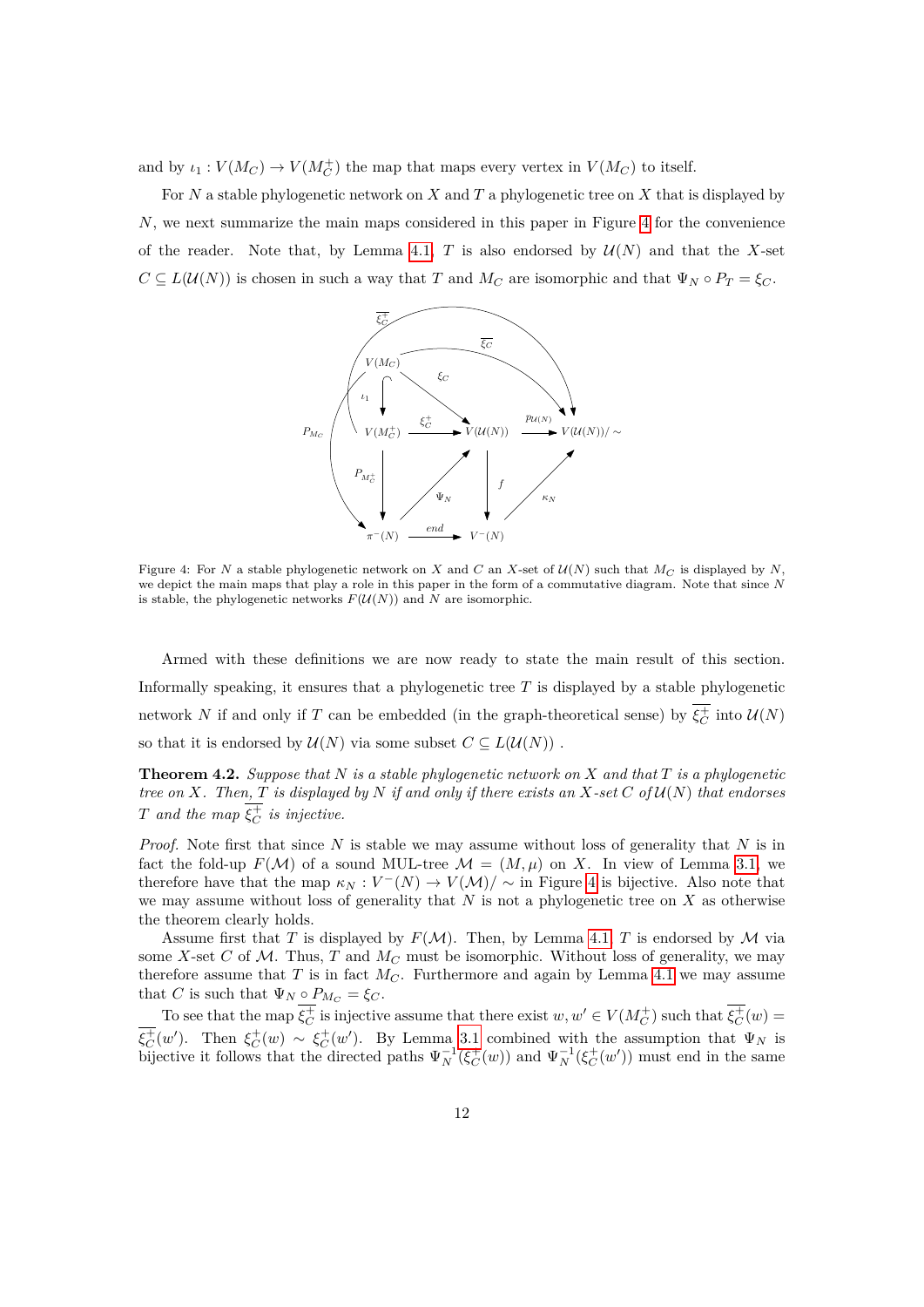tree vertex *v* contained in  $V^-(F(\mathcal{M})) = V^-(N)$ . Since  $w = end \circ P_{M_C^+}(w) = end \circ \Psi_N^{-1}(\xi_C^+(w)) =$  $v = end \circ \Psi_N^{-1}(\xi_C^+(w')) = end \circ P_{M_C^+}(w') = w'$  it follows that  $\overline{\xi_C^+}$  is injective.

Conversely, assume that there exists an *X*-set *C* of *M* that endorses *T* and  $\xi_C^+$  is injective. Then we may assume again without loss of generality that *T* is in fact  $M_C$ . Since  $\xi_C^+$  is injective and  $\kappa_N : V^-(N) \to V(\mathcal{M})/ \sim$  is bijective, it follows that the map  $f \circ \xi_C^+ : V(M_C^{\pm}) \to V^-(N)$ is injective. Hence, any two distinct vertices in  $V(M_C^+)$  get mapped to two distinct tree vertices of *N*. Since  $f \circ \xi_C^+$  preserves the ancestor relationships in  $M_C^+$  it follows that  $f \circ \xi_C^+$  induces an embedding of  $M_C^+$  into *N*. Since  $M_C^+$  is a subdivision of  $M_C$  it follows that  $M_C$  is displayed by *N*.

As it turns out, the equivalence postulated in Theorem [4.2](#page-11-1) does not hold in case *N* is not stable. To illustrate this fact, consider the phylogenetic network *N* depicted in Figure [2\(](#page-7-0)i). Then *N* is not stable as  $F(\mathcal{U}(N))$  is the phylogenetic network pictured in Figure [2\(](#page-7-0)iii). As is easy to check the triplet  $\tau = 23|1$  is displayed by *N*. Also there is a unique choice of the *X*-set *C* of  $\mathcal{U}(N)$  such that  $\tau$  is endorsed by  $\mathcal{U}(N)$  via *C*. However for that choice of *C* the map  $\xi_C^+$  is not injective as  $\kappa_N^{-1} \circ \overline{\xi_C^+}$  maps the vertices *v* and *w* of *τ* indicated in  $\mathcal{U}(N)$  to the unique parent of leaves 1 and 2 in  $F(\mathcal{U}(N))$ .

#### <span id="page-12-0"></span>**5. Stable phylogenetic networks that are tree-based**

As was observed in e.g. [\[27\]](#page-24-1), some (but not all!) phylogenetic networks can be thought of as phylogenetic trees to which additional arcs have been added carefully. Motivated by this observation, we next turn our attention to characterizing such networks in case they are stable. We start with introducing terminology from [\[23\]](#page-24-8) which we present within our framework.

Suppose that *N* is a phylogenetic network *N* on *X*. Then we say that *N* is *tree-based* if there exists a phylogenetic tree *T* on *X*, called the *base tree of N*, such that *N* can be obtained from *T* by applying the following 3-step process. First, subdivide some of the arcs of *T* by adding new vertices to them to obtain a rooted tree whose leaf set is *X*. Next, join these subdivision vertices by adding arcs between them, ensuring that no parallel arcs or directed cycles are created. Finally, suppress all subdivision vertices in the resulting rooted DAG whose indegree and outdegree is one. Note that, in addition to this definition of tree-based, [\[23\]](#page-24-8) also present an alternative equally attractive definition of a non-binary tree-based phylogenetic network.

Clearly, a tree-based phylogenetic network may have more than one base tree. Also, all base trees of a tree-based network *N* are displayed by *N*, although the converse is not true in general. An example for this is furnished by the dashed phylogenetic tree *T* on {1*, . . . ,* 4} in Figure [1\(](#page-1-1)i), which is clearly displayed by the phylogenetic network *N* depicted in that figure.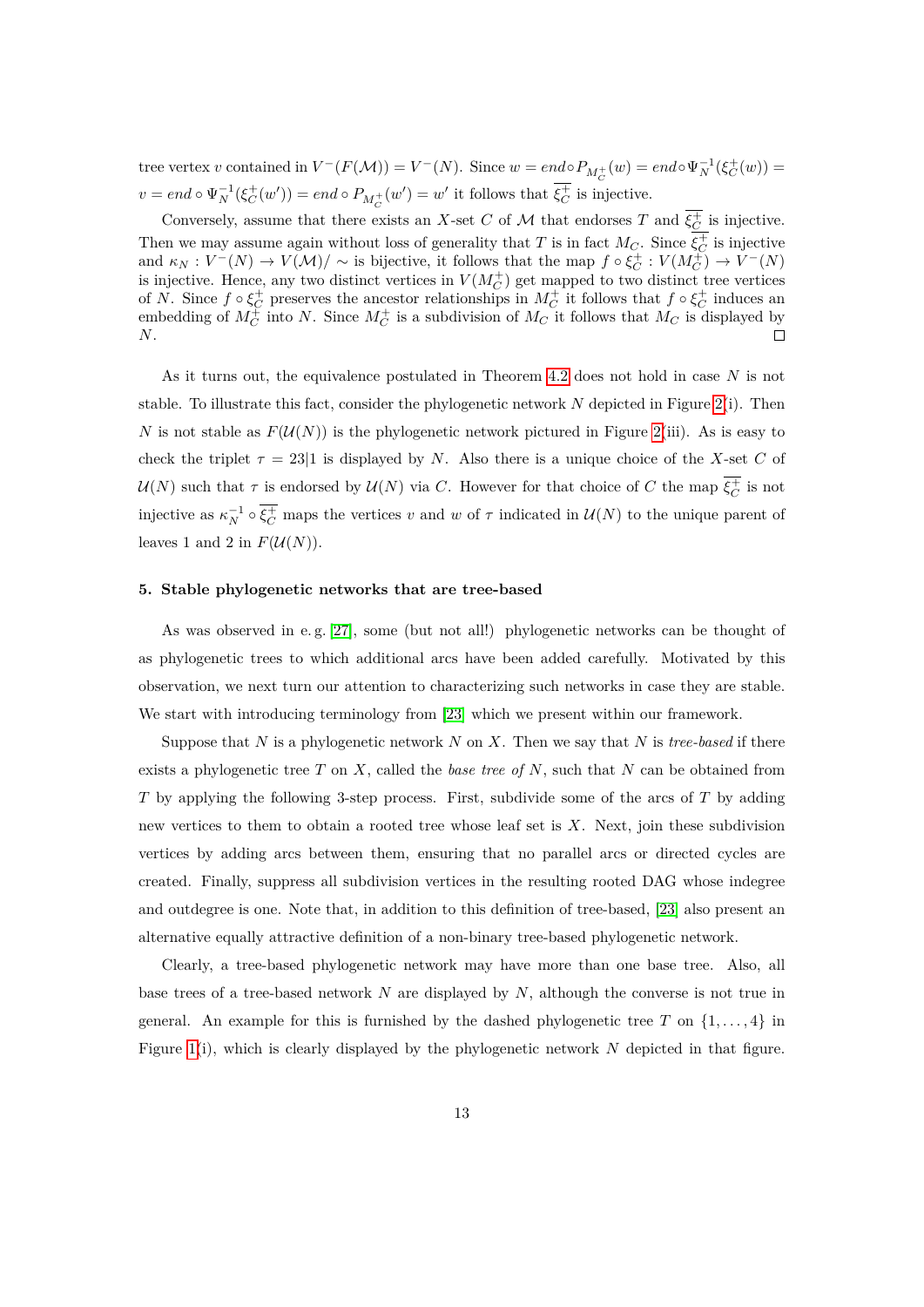However, although *T* is a base tree for *N* it is easy to check that the embedding of *T* given in terms of the dashed edges does not lend itself as the starting point for constructing *N* from *T* as described above (see, for example, [\[25\]](#page-24-7) for a discussion on the relationship between a tree-based phylogenetic network and a phylogenetic tree displayed by a phylogenetic network). As is easy to check, if the vertex set of *T* is mapped into the vertex set of *N* such that all tree vertices of *N* are used then *T* is not only displayed by *N* but also is a base tree of *N*. To demonstrate that this relationship is not a coincidence is the purpose of the next result. To be able to establish it, we say that a phylogenetic network *N* is *compressed* if it does not contain an arc *a* such that *tail*(*a*) and *head*(*a*) are both hybrid vertices.

<span id="page-13-0"></span>**Theorem 5.1.** *Let N be a stable phylogenetic network on X and let T be a phylogenetic tree on X.* Then  $T$  *is a base tree for*  $N$  *if and only if there exists an*  $X$ -set  $C$  *of*  $U(N)$  *that endorses*  $T$ *and the map*  $\overline{\xi_C^+}$  *is bijective.* 

*Proof.* Without loss of generality, we may assume that *N* is not a phylogenetic tree as otherwise the result is trivial. Since *N* is stable, we may assume without loss of generality that there exists a sound MUL-tree  $\mathcal{M} = (M, \mu)$  such that  $\mathcal{M} = \mathcal{U}(N)$ . Moreover the map  $\kappa_N : V^-(N) \to$  $V(M)/\sim$  must be bijective.

Assume first that there exists an  $X$ -set  $C$  of  $M$  such that  $T$  is endorsed by  $M$  via  $C$  and that  $\xi_C^+$  is bijective. Then we may assume without loss of generality that *T* is in fact  $M_C$ . Suppose for contradiction that  $M_C$  is not a base tree of  $N$ . Then there exists a vertex  $v$  in  $N$  that is neither contained in  $V(M_C)$  nor obtained from  $M_C$  by the 3-step process described above. Since  $M_C$  is displayed by *N* in view of Theorem [4.2](#page-11-1) and  $f \circ \xi_C^+ : V(M_C^+) \to V^-(N)$  is bijective as both  $\kappa_N$  and  $\overline{\xi_C^+}$  are bijective, it follows that *v* must be a hybrid vertex of *N*. Since *N* is stable and therefore compressed by [\[19,](#page-24-5) Theorem 1], it follows that the unique child  $c \in V(N)$  of *v* as well as all parents of *v* must be tree vertices of *N*. Let  $p \in V(N)$  denote a parent of *v*. Then the bijectivity of  $f \circ \xi_C^+ : V(M_C^+) \to V^-(N)$  ensures that *p* and *c* are mapped to distinct vertices in  $M_C^+$  under  $(f \circ \xi_C^+)^{-1}$ . Note that since the map  $(f \circ \xi_C^+)^{-1}$  is ancestor-preserving,  $c'' = (f \circ \xi_C^+)^{-1}(c)$  must be strictly below  $p'' = (f \circ \xi_C^+)^{-1}(p)$ . Hence,  $c''$  and  $p''$  must either be vertices of  $M_C$  or are subdivision vertices added to  $M_C$  in the aforementioned 3-step process. Since  $M_C$  is displayed by *N* in view of Theorem [4.2,](#page-11-1) it follows that  $p''$  to  $c''$  must also be vertices of *N*, and that the directed path from  $p''$  to  $c''$  in  $M_C^+$  induces a directed path from  $p''$  to  $c''$  in  $N$  that must cross *v*. Hence, *T* must be a base tree for *N* which is impossible.

Conversely, assume that *T* is a support tree for *N*. Then *T* is displayed by *N*. By Theorem [4.2,](#page-11-1) it follows that there exists an *X*-set *C* of *M* such that *T* is endorsed by *M* via *C* and  $\overline{\xi_C^+}$  is injective. It therefore remains to show that  $\xi_C^+$  is surjective. Since we may assume without loss of generality that *T* is in fact  $M_C$  as *T* is endorsed by  $M$  via  $C$ , it suffices to show that the map  $end \circ \Psi_N^{-1} \circ \xi_C^+ : V(M_C^+) \to V^-(N)$  is surjective. Suppose that  $v \in V^-(N)$ . Then *v* is a tree vertex of *N*. Let  $x \in X$  and let  $P_v$  be the directed subpath of  $P_{M_C}(x)$  starting at  $\rho_N$  and ending in *v*. Since  $\Psi_N$  preserves the ancestor relationships, it follows that, in M, the vertex  $\Psi_N(P_v)$ lies on the directed path from  $\rho_M$  to the vertex  $\Psi_N(P_{M_C}(x))$ . Since  $M_C$  is a base tree for *N*, there exists some  $u \in V(M_C^+)$  such that  $\xi_C^+(u) = \Psi_N(P_v)$ . Hence,  $\Psi_N^{-1} \circ \xi_C^+(u) = P_v$ . Since *v* is the end vertex of  $P_v$  it follows that  $end \circ \Psi_N^{-1} \circ \xi_C^+(u) = v$ . Thus,  $end \circ \Psi_N^{-1} \circ \xi_C^+$  is surjective, as required.  $\Box$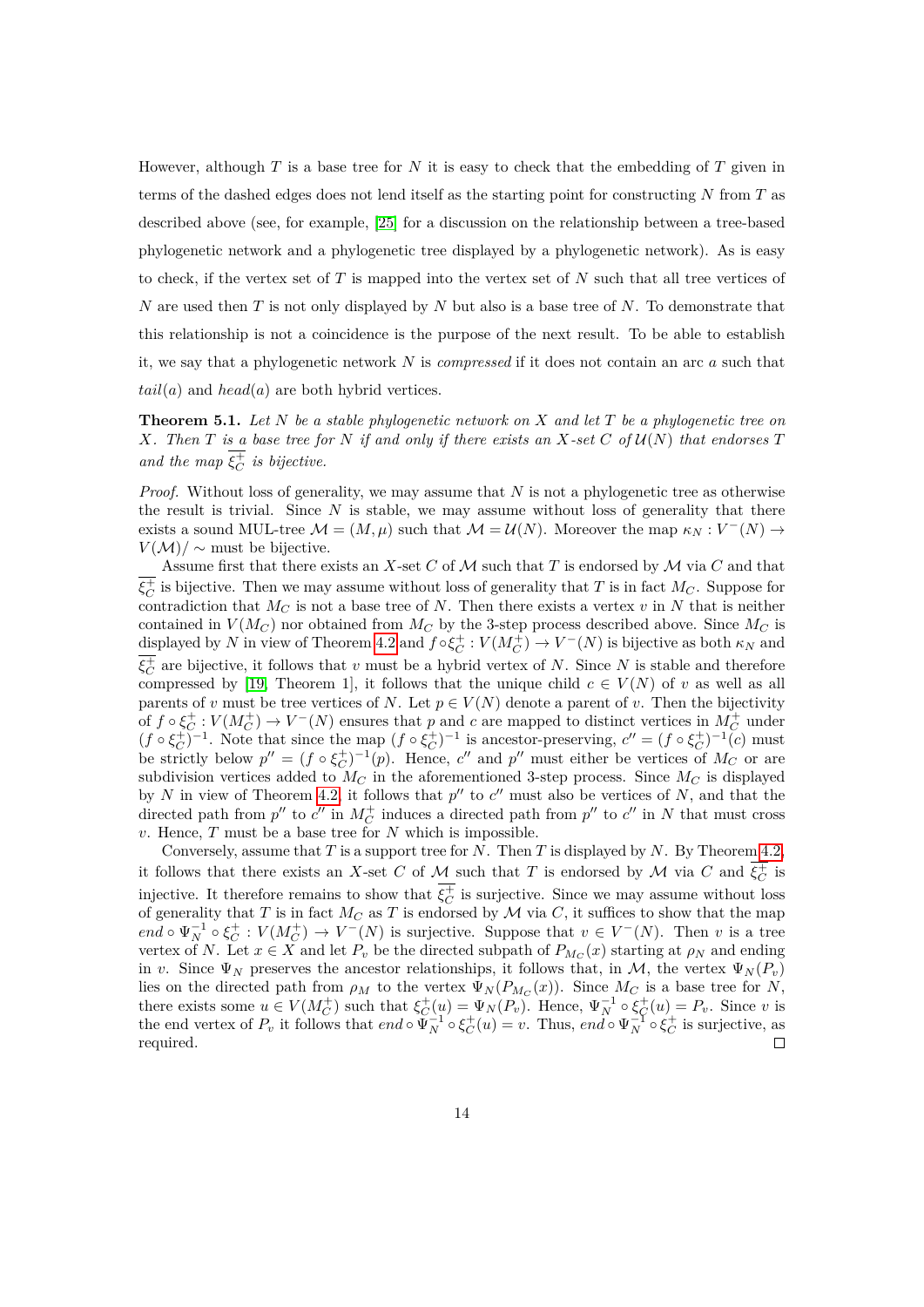As in the case of Theorem [4.2,](#page-11-1) the equivalence postulated by Theorem [5.1](#page-13-0) does not hold in case the phylogenetic network *N* is not stable. Consider again the phylogenetic networks *N* and  $N' = F(\mathcal{U}(N))$  depicted in Figure [2\(](#page-7-0)i) and (iii) respectively. Then the triplet 23|1 is a base tree for *N* but not for *N'*. Hence, by Theorem [5.1,](#page-13-0) there exists no *X*-set *C* of  $U(N')$  that endorses that triplet and  $\overline{\xi_C^+}$  is bijective.

#### <span id="page-14-0"></span>**6. Stable phylogenetic networks that are tree-child or reticulation-visible**

In this section, we turn our attention to clarifying the relationship between various key concepts originally introduced for binary phylogenetic networks. Our particular focus lies on the notion of a tree-child phylogenetic network [\[5\]](#page-22-4) which has attracted a considerable amount of attention in the literature and also reticulation-visible networks [\[22\]](#page-24-0). These concepts are closely related in that a phylogenetic network is reticulation-visible whenever it is tree-child (see e. g. [\[27\]](#page-24-1) in case the network in question is binary). As an immediate consequence of the main result in this section (Theorem [6.4\)](#page-17-0), we see that for stable phylogenetic networks both properties are also captured by our map  $\xi_C^+$ .

We start with presenting formal definitions for both concepts. Let *N* be a phylogenetic network on *X*. We say that an interior vertex *v* of *N* is *tree-child* if *v* has a child *u* that is a tree vertex. More generally, we say that *N* is *tree-child* if all interior vertices of *N* are tree-child. As an immediate consequence of [\[19,](#page-24-5) Corollary 1] it follows that any binary phylogenetic network that is tree-child must also be stable. It should however be noted that the converse is not true in general (see e. g. the network depicted in Figure [1\(](#page-1-1)i) which is stable but not tree-child).

We show next that any tree-child network can also be seen as a stable phylogenetic network with an extra property in terms of displaying a phylogenetic tree. To do this, we require a further concept which we introduce next. Suppose *N* is a phylogenetic network on *X* and  $w \in V^{\circ}(N)$ . Then we say that *w* is a *vertex-stable ancestor* of a leaf  $x \in X$  if *w* belongs to all directed paths from the root  $\rho_N$  of  $N$  to  $x$ . Note that vertex-stable ancestors were called "stable" ancestors in [\[22\]](#page-24-0) and that a hybrid vertex that is a vertex-stable ancestors of some leaf is called "visible" in [\[22\]](#page-24-0). Also note that the root of a phylogenetic network *N* is a vertex-stable ancestor for each leaf of *N*.

The proof of the following result was outlined in [\[27,](#page-24-1) page 249]. We include it for completeness sake as our notion of a phylogenetic network is slightly different from the one in [\[27\]](#page-24-1).

<span id="page-14-1"></span>**Lemma 6.1.** *Let N be a phylogenetic network on X. Then N is tree-child if and only if for all vertices*  $v \in V^{\circ}(N)$ , there exists a leaf  $x_v \in X$  such that v is a vertex-stable ancestor for  $x_v$ .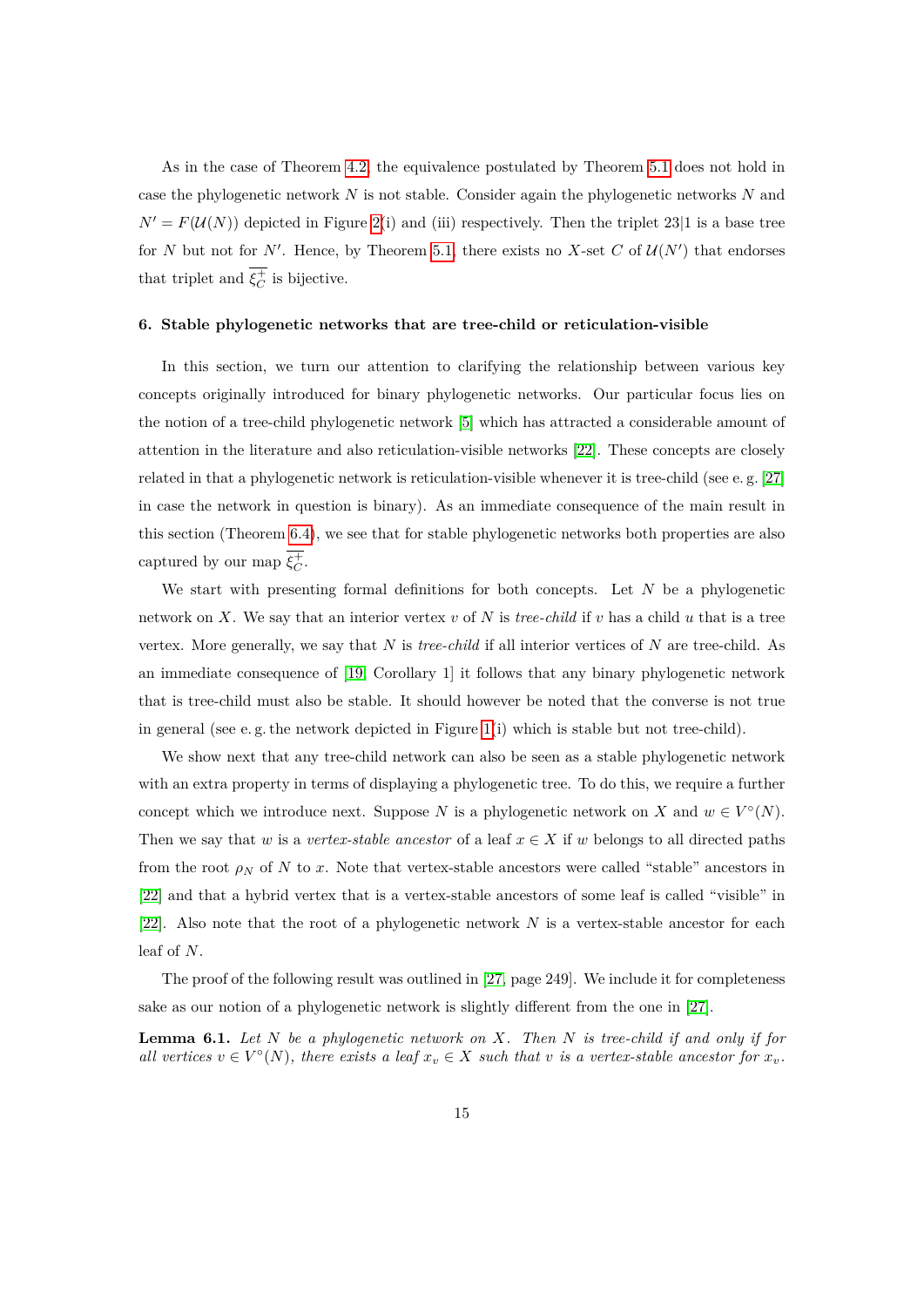*Equivalently, N is tree-child if and only if N is compressed and, for all tree-vertices*  $v \in V^{\circ}(N)$ *, there exists a leaf*  $x_v \in X$  *such that v is a vertex-stable ancestor for*  $x_v$ *.* 

*Proof.* Assume first that *N* is tree-child. Let  $v \in V^{\circ}(N)$ . Then there exists a directed path  $P: v = v_0, v_1, \ldots, v_k$  of vertices of *N* such that  $v_k$  is a leaf and  $v_i$  is a tree vertex, for all  $0 < i \leq k$ . Hence, no vertex on *P* other than possibly *v* can be a hybrid vertex of *N*. Thus, *v* must be a vertex-stable ancestor of  $v_k$ .

Conversely, assume that *N* is not tree-child. We need to show that there exists an interior vertex of *N* that is not a vertex-stable ancestor of any leaf of *N*. To see this note that since *N* is not tree-child there must exist some vertex  $v \in V^{\circ}(N)$  that is not tree-child. Hence, all children of *v* must be hybrid vertices of *N*. Let *x* be a leaf of *N* that is below *v*. Then since a hybrid vertex of *N* cannot be a leaf of *N* there exists a child  $w \in V^{\circ}(N)$  of *v* that is an ancestor of *x*. Since  $w$  must be a hybrid vertex by the choice of  $v$ , there must exist a directed path from the root  $\rho_N$  of N to x that does not cross v. Since this argument applies to all leaves below v, it follows that there exists no leaf of  $N$  for which  $v$  is a vertex-stable ancestor, as required.

To see the second part of the lemma, it suffices to note that the (unique) child of a hybrid vertex in a compressed phylogenetic network must be a tree vertex. The stated characterization then follows from the straight-forward observation that a hybrid vertex *h* is a vertex-stable ancestor of some leaf *x* of *N* if and only if the child of *h* is a vertex-stable ancestor of *x*.  $\Box$ 

In a stable phylogenetic network, tree vertices that are vertex-stable ancestors for a given leaf can be characterized using the following proposition. To state it, we denote for an *X*-set *C* of a MUL-tree M the last common ancestor of the elements of C in M by  $r<sub>C</sub>$ . Note that the pre-image of  $r_C$  under  $\xi_C^+$  is the root of  $M_C^+$ . By abuse of terminology, we denote that root also by  $r_C$ . Also, for two non-empty sets *A* and *B* and a map  $g : A \to B$ , we denote by  $g(A)$  the image of *A* under *g*.

<span id="page-15-0"></span>**Proposition 6.2.** *Let N be a stable phylogenetic network on X and let v be a tree vertex in*  $V^{\circ}(N)$ . Then, there exists a leaf  $x_v$  of N such that v is a vertex-stable ancestor of  $x_v$  if and only *if, for all X*-sets *C of*  $M = U(N)$ *, one of the following two properties holds:* 

- *(i)*  $\kappa_N(v)$  *belongs to the image set of*  $V(M_C^+)$  *under*  $\overline{\xi_C^+}$ .
- *(ii) v is an ancestor of*  $\kappa_N^{-1}(\overline{r_C})$  *in N*.

Rather than continuing with the proof, we next illustrate Properties (i) and (ii) for the convenience of the reader. Consider the phylogenetic network  $N'$  and the MUL-tree  $\mathcal{M} = \mathcal{U}(N')$ depicted in Figures [2\(](#page-7-0)iii) and (ii) respectively. Let  $\rho_{N'}$  and  $\rho_{\mathcal{M}}$  be the root of N' and M respectively. Clearly,  $\rho_{N'}$  is a vertex-stable ancestor of some leaf of M. Consider now the four *X*-sets *C* of *M*. Three of these *X*-sets *C* are such that  $\rho_M = r_C$  and that, therefore,  $\rho_M$  belongs to the vertex set of  $M_C$ . In this case  $\xi_C^+(\rho_M)$  coincides with  $\kappa_{N'}(\rho_{N'})$ . For the fourth X-set *C* i. e. the one comprising the three right-most leaves of  $M$ , we have that  $r_C = u$ . Since  $\kappa_{N'}^{-1}(\overline{u})$  is a child of  $\rho_{N'}$  in  $N'$ , it follows that  $\rho_{N'}$  satisfies Property (ii).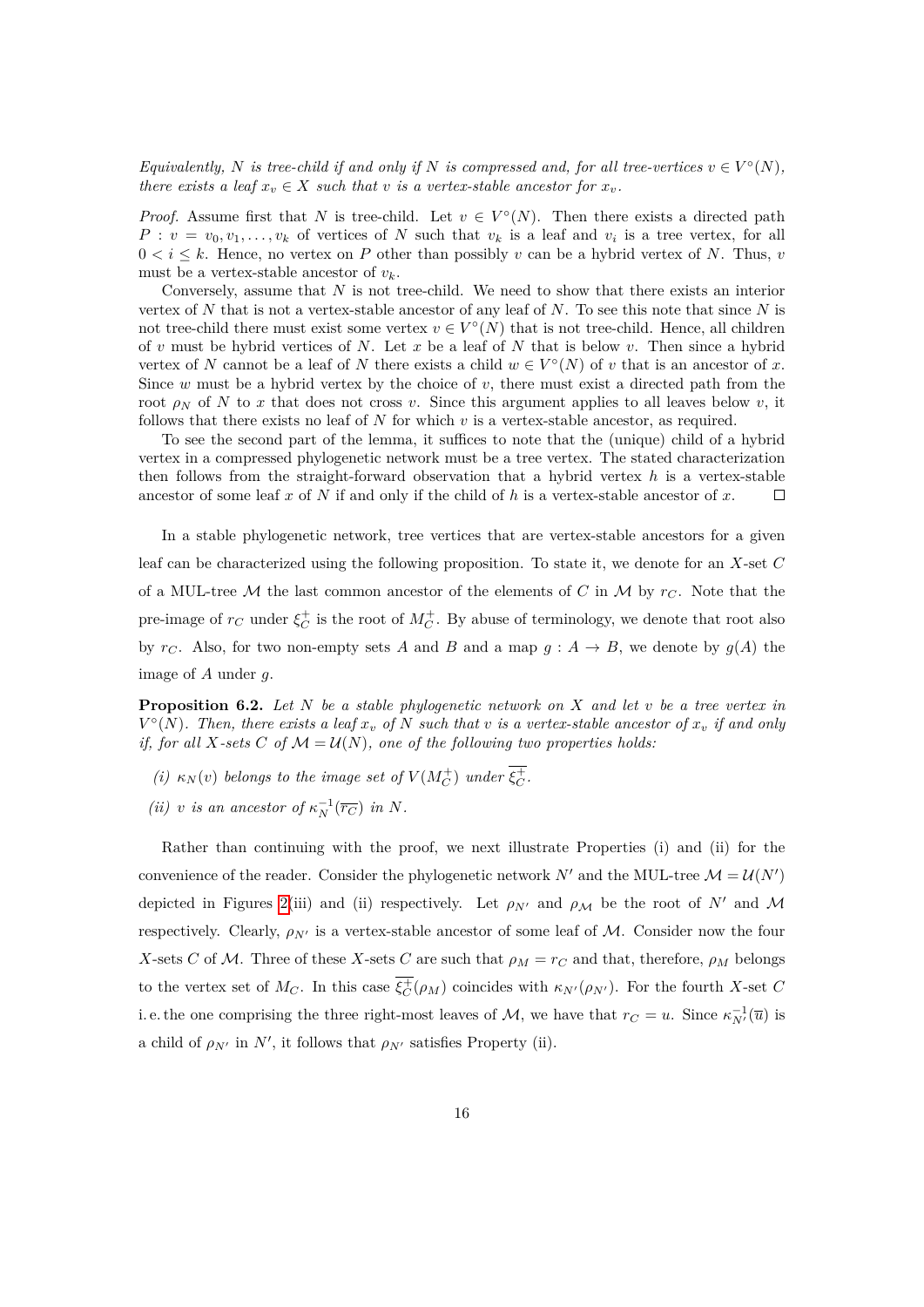*Proof.* Assume first that there exists a leaf  $x_v$  of N such that v is a vertex-stable ancestor of  $x_v$ . Let *C* be an *X*-set of  $\mathcal{M} = (M, \mu)$ . It suffices to show that if *v* is not an ancestor of  $\kappa_N^{-1}(\overline{r_C})$  in *N* then  $\kappa_N(v) \in \xi_C^+(V(M_C^+)).$ 

Assume for contradiction that this is not the case, that is, *v* is not an ancestor of  $\kappa_N^{-1}(\overline{r_C})$  in *N* and  $\kappa_N(v) \notin \xi_C^+(V(M_C^+))$ . Then there exists no vertex  $v' \in V(M_C^+)$  such that *v* is contained in the equivalence class generated by *v*' under the projection  $p_{\mathcal{M}} : V(\mathcal{M}) \to V(\mathcal{M})/\sim$ . Hence, there exists no element  $x \in X$  and leaf  $l \in C$  with  $l \in \mu(x)$  such that the directed subpath of  $P_{M_{\alpha}^{+}}(l)$  of *N* that starts at  $f(r_C)$  and ends in *x* contains *v*. Combined with the fact that, also by assumption, *v* is not an ancestor of  $\kappa_N^{-1}(\overline{r_C})$  in *N* it follows that there exists no element  $x \in X$ and leaf  $l \in C$  with  $l \in \mu(x)$  such that  $v$  is a vertex on the directed path  $P_{M_C^+}(l)$ . Consequently, for all  $x \in X$ , there exists a directed path in  $\pi_x(N)$  that does not cross *v*. But then *v* cannot be a vertex-stable ancestor of some element in *X* which is impossible.

Conversely, assume that  $v$  is not a vertex-stable ancestor of some element of  $X$ , that is, for every element  $x \in X$ , there exists a path  $P_x \in \pi_x(N)$  that does not cross *v*. We need to show that there exists some  $X$ -set  $C$  of  $M$  such that neither Property (i) nor Property (ii) of the proposition holds.

Put  $C := \bigcup_{x \in X} \{P_x\}.$  Clearly  $C$  is an  $X$ -set of  $M$ . For a vertex  $w \in V(M_C^+)$  denote by  $x_w$  a leaf of  $M_C^+$  below *w*. Since  $P_{M_C^+}$  is the map that assigns to a vertex  $w \in V(M_C^+)$  the subpath of  $P_{x_w}$  in *N* that starts at  $\rho_N$  and ends in *w* it follows that the end-vertex of  $P_{M_C^+}(r_C)$ is  $\kappa_N^{-1}(\overline{r_C})$ . Thus, *v* is not an ancestor of  $\kappa_N^{-1}(\overline{r_C})$ . So Property (ii) does not hold. Moreover, by construction, no path in  $P_{M_C^+}(V(M_C^+))$  can contain *v* as a vertex. Hence, there cannot exist some  $v' \in V(M_C^+)$  such that  $P_{M_C^+}(v')$  ends in *v*. But then there cannot exist some  $v' \in V(M_C^+)$ such that  $\kappa_N(v) = \kappa_N \circ end \circ P_{M_C^+}(v') = \xi_C^+(v')$ . Thus,  $\kappa_N(v) \notin \xi_C^+(V(M_C^+))$  Hence, Property (i) does not hold either. This concludes the proof.  $\Box$ 

To help illustrate the consequences of Proposition [6.2,](#page-15-0) we need to introduce further terminology. For M a MUL-tree and C an X-set of M, we denote by  $V(M)^C$  the subset of  $V(M)$ containing  $r_C$  and all vertices *v* of M such that no vertex  $u \in V(\mathcal{M})$  below *v* satisfies  $u \sim r_C$ . In other words, the set  $V(M)^C$  is precisely the set of vertices *v* of M such that the vertex  $f(r_C)$ is not below the vertex  $f(v)$ , plus the vertex  $r_C$  itself. Note that  $V(\mathcal{M})^C = V(\mathcal{M})$  if and only if  $r_C$  is the root of M.

To illustrate this definition, consider the MUL-tree M depicted in Figure [2\(](#page-7-0)ii), and the *X*-set *C* of M that consists of the three leaves below the vertex labelled *u*. Then  $r_C = u$  and  $V(M)^C$ contains all vertices below *u* and all vertices below *v* because no vertex  $v' \in V(\mathcal{M}) - \{v\}$  below *v* satisfies  $v' \sim r_C$ . However, the root  $\rho_M$  of M is not contained in  $V(M)^C$ , since  $r_C$  is below  $\rho_M$ and  $r_C \sim r_C$  clearly holds. Furthermore, for M the MUL-tree depicted in Figure [1\(](#page-1-1)ii) and C the *X*-set that consists of the leaves of the dashed tree in that figure, we have that  $V(M)^C = V(M)$ .

<span id="page-16-0"></span>Armed with this notation and Proposition [6.2,](#page-15-0) we are now ready to characterize stable phylogenetic networks that are also tree-child or reticulation-visible in terms of our map  $\overline{\xi_C^+}$ . We begin with a straight-forward result that will turn out to be useful in this context.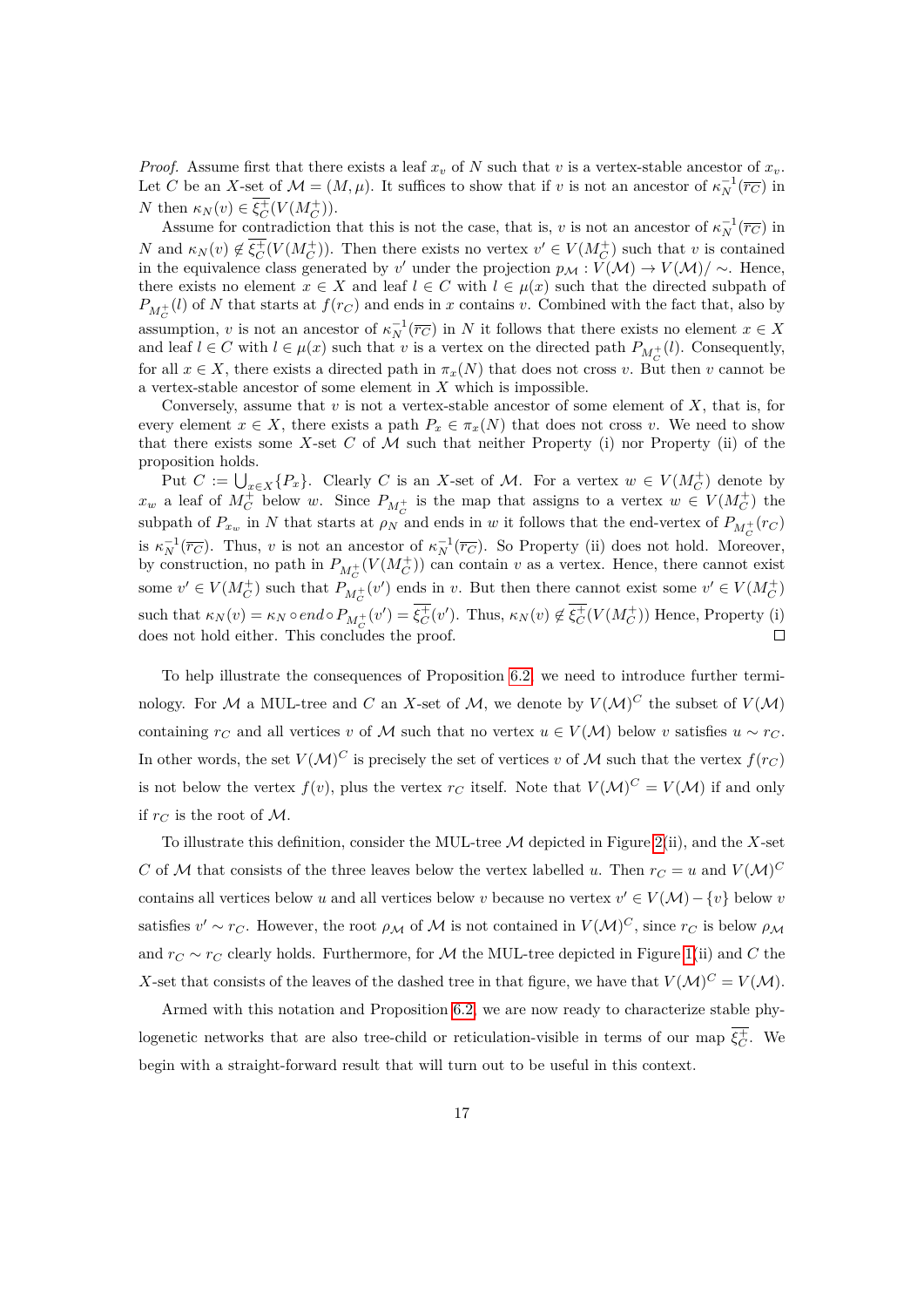**Lemma 6.3.** Let N be a stable phylogenetic network on X and let C be an X-set of  $M = U(N)$ .  $\mathcal{F}_C^+(V(M_C^+)) \subseteq V(\mathcal{M})^C / \sim$ *.* 

*Proof.* Assume for contradiction that there exists a vertex  $v \in V(M_C^+)$  such that  $\xi_C^+(v) \notin$ *V*(*M*)<sup>*C*</sup> */* ∼. Then, the end vertex of the directed path  $\Psi_N^{-1}(\xi_C^+(\rho_C))$  is below the end vertex of the directed path  $\Psi_N^{-1}(\xi_C^+(v))$ . But this is impossible since *end* ∘  $\Psi_N^{-1} \circ \xi_C^+$  must preserve the ancestor relationships in  $M_C^+$  as both the maps  $\xi_C^+$  and end  $\circ \Psi_N^{-1}$  preserve them.

We are now ready to state the main result of this section which provides characterizations for when a stable phylogenetic network is tree-child or reticulation-visible. A phylogenetic network *N* is called *reticulation-visible* if every hybrid vertex *h* of *N* is a vertex-stable ancestor of some leaf  $x_h$  of N [\[22\]](#page-24-0) – see e.g. [\[1,](#page-22-2) [9\]](#page-23-8) for more on such networks. Note that Lemma [6.1](#page-14-1) implies that a tree-child network is also reticulation-visible. However note that, in general, a reticulation-visible network need neither be stable nor tree-child (see for example the phylogenetic network depicted in Figure  $2(i)$ ).

### <span id="page-17-0"></span>**Theorem 6.4.** *Let N be a stable phylogenetic network on X. We have:*

- *(i) N is tree-child if and only if for all X-sets C of*  $\mathcal{M} = \mathcal{U}(N)$  *the sets*  $\overline{\xi_C^+}(V(M_C^+))$  *and*  $V(M)^C/\sim$  *coincide.*
- *(ii) N is reticulation-visible if and only if for all*  $X$ *-sets*  $C$  *of*  $\mathcal{M} = (M, \mu) := \mathcal{U}(N)$  *and all non-root vertices v of* M *for which*  $|p_M(u)| < |p_M(v)|$  *holds for the parent u of v, we have*  $p_{\mathcal{M}}(v) \in \xi_C^+(V(M_C^+)).$

*Proof.* (i): Without loss of generality we may assume that *N* is not a phylogenetic tree. Then since  $N$  is stable,  $N$  must be compressed by [\[19,](#page-24-5) Theorem 1]. By the second part of Lemma [6.1,](#page-14-1) it follows that *N* is tree-child if and only if for all tree-vertices  $v \in V^{\circ}(N)$  there exists a leaf  $x_v \in L(N)$  such that *v* is a vertex-stable ancestor of  $x_v$ . In combination with Proposition [6.2,](#page-15-0) this implies that *N* is tree-child if and only if for all *X*-sets *C* of *M* and all tree vertices  $v \in V^{\circ}(N)$ , we either have that *v* is an ancestor of  $\kappa_N^{-1}(\overline{r_C})$  in *N* or that  $\kappa_N(v)$  belongs to  $A_C := \overline{\xi_C^+}(V(M_C^+))$ .

Assume first that *N* is tree-child. Let  $C \subseteq L(\mathcal{M})$  denote an *X*-set of *M*. In view of Lemma [6.3](#page-16-0) it suffices to show that  $V(M)^C/\sim$  is contained in  $A_C$ . Let  $b \in V(M)^C/\sim$ . Then there exists some  $a \in V(\mathcal{M})^C \subseteq V(\mathcal{M})$  such that  $p_{\mathcal{M}}(a) = \overline{a} = b$ . Since  $\Psi_N^{-1}(a) \in \pi^{-}(N)$  it follows that  $a' := end \circ \Psi_N^{-1}(a)$  is a tree vertex of *N*.

If  $r_C \neq a$  then the definition of  $V(\mathcal{M})^C$  implies that  $\kappa_N^{-1}(\overline{r_C}) = end \circ \Psi_N^{-1}(r_C)$  is not below a'. Since  $end \circ \Psi_N^{-1}$  is ancestor preserving, it follows that *a'* is not an ancestor of  $\kappa_N^{-1}(\overline{r_C})$ . Combined with our observations at the beginning of this proof, it follows that  $\kappa_N(a') \in A_C$  in case *a'* is not a leaf of *N*. Hence, there exists some  $d \in V(M_C^+)$  such that  $b = \overline{a} = \kappa_N \circ end \circ \Psi_N^{-1}(a) =$  $\kappa_N(a') = \overline{\xi_C^+(d)}$  in this case. If a' is a leaf of N then a' is a leaf of  $M_C^+$  and, so,  $\overline{\xi_C^+(a')} = \overline{a} = b$ . If  $r_C = a$  then  $b = \overline{a} = \overline{r_C} = \overline{\xi_C^+(r_C)}$ . In summary, we obtain that  $V(\mathcal{M})^C / \sim$  is contained in  $A_C$  whenever  $N$  is tree-child.

To see the converse implication it suffices to show that if *N* is not tree-child then there must exist some *X*-set  $C \subseteq L(\mathcal{M})$  such that  $V(\mathcal{M})^C/\sim$  is not contained in  $A_C$ . So assume that *N* is not tree-child. Then there must exists some tree vertex  $w \in V^{\circ}(N)$  such that both its children  $w_1$  and  $w_2$  are hybrid vertices of *N*. Without loss of generality, we may assume that *w* is as far away from the root  $\rho_N$  of N as possible. Note that  $w_1 \neq w_2$  as N is a phylogenetic network and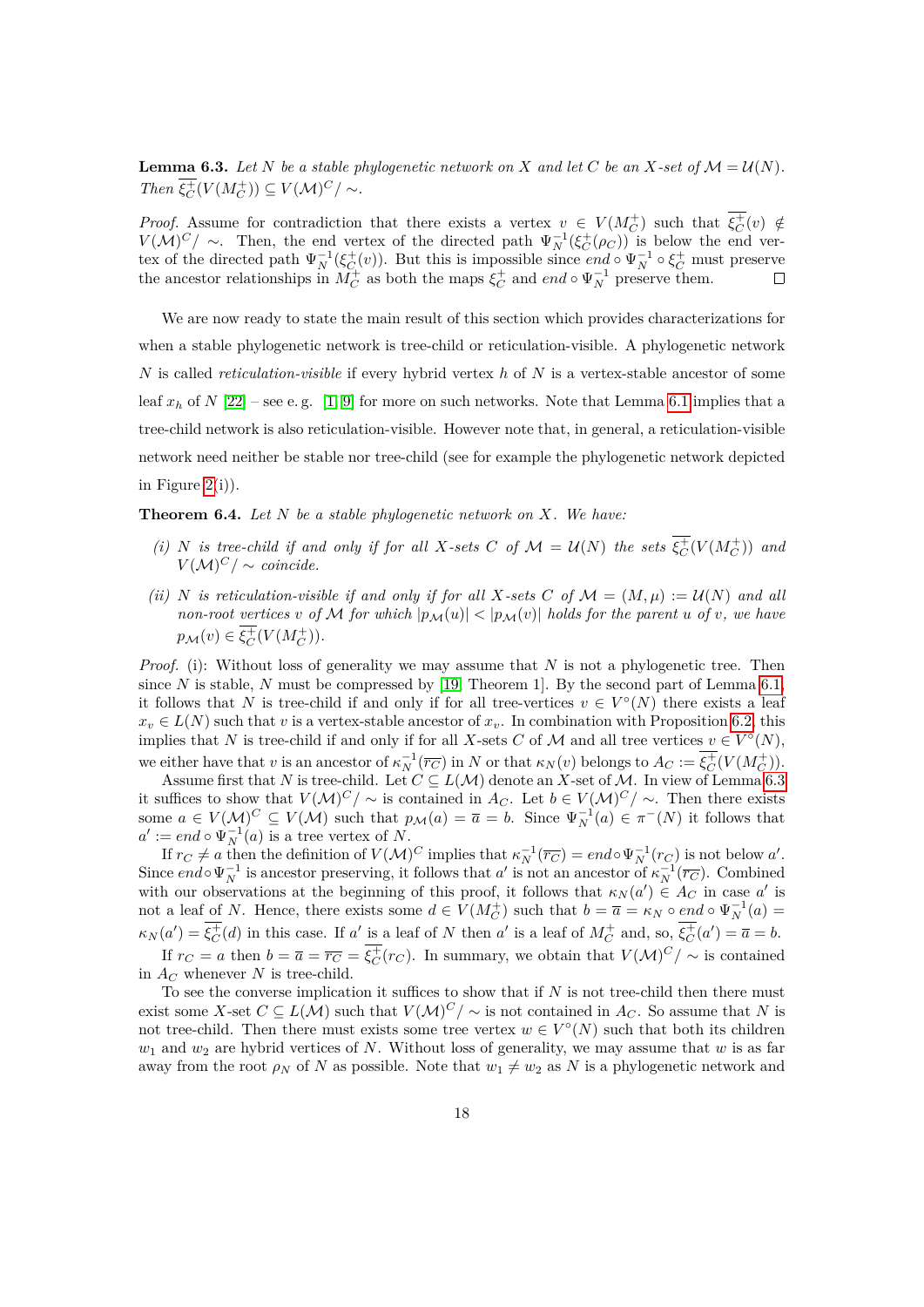that *w* is the only parent shared by  $w_1$  and  $w_2$  as  $N$  is stable. For  $i = 1, 2$ , let  $P_i \in \pi_{w_i}(N)$ denote a directed path form  $\rho_N$  ending in  $w_i$  that does not contain the arc  $(w, w_i)$  (which must exist even if the other parent of  $w_i$  is below *w*). Let  $C \subseteq L(\mathcal{M})$  denote an X-set such that  $M_C^+$ contains  $P_1$  and  $P_2$  in its vertex set. Let  $P_w \in \pi_w(N)$  denote a directed path from  $\rho_N$  to *w*. Then  $P_w \in V(\mathcal{M})$  and the choice of  $P_1$  and  $P_2$  implies that  $f(r_C) = end \circ \Psi_N^{-1}(r_C)$  is not below  $\underline{end} \circ \Psi_N^{-1}(P_w) = f(P_w)$  in *N*. By definition, it follows that  $P_w$  is a vertex in  $V(\mathcal{M})^C$ . Hence,  $\overline{P_w}$  is a vertex in  $V(M)^C/\sim$ . However, by construction, there cannot exist some  $w' \in V(M_C^+)$ such that  $\xi_C^+(w') = P_w$  and, therefore, that  $\xi_C^+(w') = \overline{P_w}$ . Thus,  $V(\mathcal{M})^C/\sim$  is not contained in *A<sup>C</sup>* , as required.

(ii): Note first that since *N* is stable, and thus compressed by [\[19,](#page-24-5) Theorem 1], the (unique) child of a hybrid vertex of *N* is a tree vertex. Hence, *N* is reticulation-visible if and only if for all vertices *w* of *N* whose parent is a hybrid vertex, there exists a leaf  $x<sub>w</sub>$  of *N* such that *w* is a vertex-stable ancestor of *xw*. Assume that *w* is a tree vertex of *N* whose parent *v* is a hybrid vertex.

Assume first that *w* is a vertex-stable ancestor of some leaf *x<sup>w</sup>* of *N*. Let *C* denote an *X*-set of *M*. Then,  $(\xi_C^+ \circ f)^{-1}(w)$  must be a vertex of  $M_C^+$ . Hence,  $\xi_C^+ \circ (\xi_C^+ \circ f)^{-1}(w) =$  $\kappa_N(w)$ . Consequently,  $p_{\mathcal{M}}(f^{-1}(w)) = \kappa_N(w) \in \xi_C^+(V(M_C^+))$ . Let  $w' \in V(M)$  denote the parent of  $f^{-1}(w)$  in M such that the directed path P from  $f(w')$  to w in N crosses v. To see that  $|p_{\mathcal{M}}(w')| < |p_{\mathcal{M}}(f^{-1}(w))|$ , note first that  $|p_{\mathcal{M}}(w')| \leq |p_{\mathcal{M}}(f^{-1}(w))|$  must always hold. If  $|p_M(w')| = |p_M(f^{-1}(w))|$  held then *v* cannot be a vertex on *P* which is impossible.

Next, assume for contradiction that *w* is not a vertex-stable ancestor of any leaf of *N* but that for any *X*-set *C* of *M* and all non-root vertices *v* of *M* for which  $|p_M(u)| < |p_M(v)|$ holds for the parent *u* of *v* we have  $p_{\mathcal{M}}(v) \in \xi_C^+(V(M_C^+))$ . Let  $w_1$  and  $w_2$  denote the two children of *w*. Then using the same notation as in the proof of the converse implication in Part (i), it follows that the image  $\overline{P_w}$  of the directed path  $P_w = f^{-1}(w)$  under the projection *p*<sub>M</sub> must be a vertex in  $V(M)^C/\sim$ . Let *w*' be a vertex in M that is a parent of *w* below *r<sub>C</sub>*. Then  $|p_{\mathcal{M}}(f^{-1}(w))| \neq |p_{\mathcal{M}}(w')|$  must hold since the directed path from from  $f(w')$  to *w* must contain *v*. Since  $|p_{\mathcal{M}}(w')| \leq |p_{\mathcal{M}}(f^{-1}(w))|$  always holds, our assumption implies that  $\kappa_N(w) = \overline{P_w} = p_{\mathcal{M}}(f^{-1}(w))$  is contained in  $\overline{\xi_C^+}(V(M_C^+))$ . In view of Proposition [6.2](#page-15-0) it follows that *w* is a vertex stable ancestor of some leaf of *N* which is impossible.

 $\Box$ 

As an immediate consequence of Theorem [6.4](#page-17-0) we obtain the following result where we say that a phylogenetic tree *T* on *X* is *strongly displayed* by a phylogenetic network *N* on *X* if *T* is displayed by *N* and the root of *T* is the root of *N*. We remark in passing that for binary phylogenetic networks this result was also shown as part of [\[25,](#page-24-7) Theorem 1.1].

<span id="page-18-0"></span>**Corollary 6.5.** *Let N be a stable phylogenetic network on X that is tree-child. Then, every phylogenetic tree on X that is strongly displayed by N is a base tree for N.*

*Proof.* Let *T* be a phylogenetic tree that is strongly displayed by *N*. Then *T* is clearly displayed by *N*. Since *N* is stable, Theorem [4.2](#page-11-1) implies that there exists an *X*-set *C* of  $\mathcal{M} = (M, \mu)$  :=  $\mathcal{U}(N)$  such that  $\overline{\xi_C^+}$  is injective,  $\xi_C^+(\rho_T)$  is the root of M, and T and  $M_C$  are isomorphic. Hence, the sets  $V(M)^C/\sim$  and  $V(M)/\sim$  coincide. Since *N* is tree-child, Theorem [6.4](#page-17-0) implies that the sets  $\xi_C^+(V(M_C^+))$  and  $V(M)^C/\sim=V(M)/\sim$  are also equal. Since  $\xi_C^+$  is injective with image set  $V(M)/\sim$ , it follows by Theorem [5.1](#page-13-0) that *T* is a base tree for *N*.  $\Box$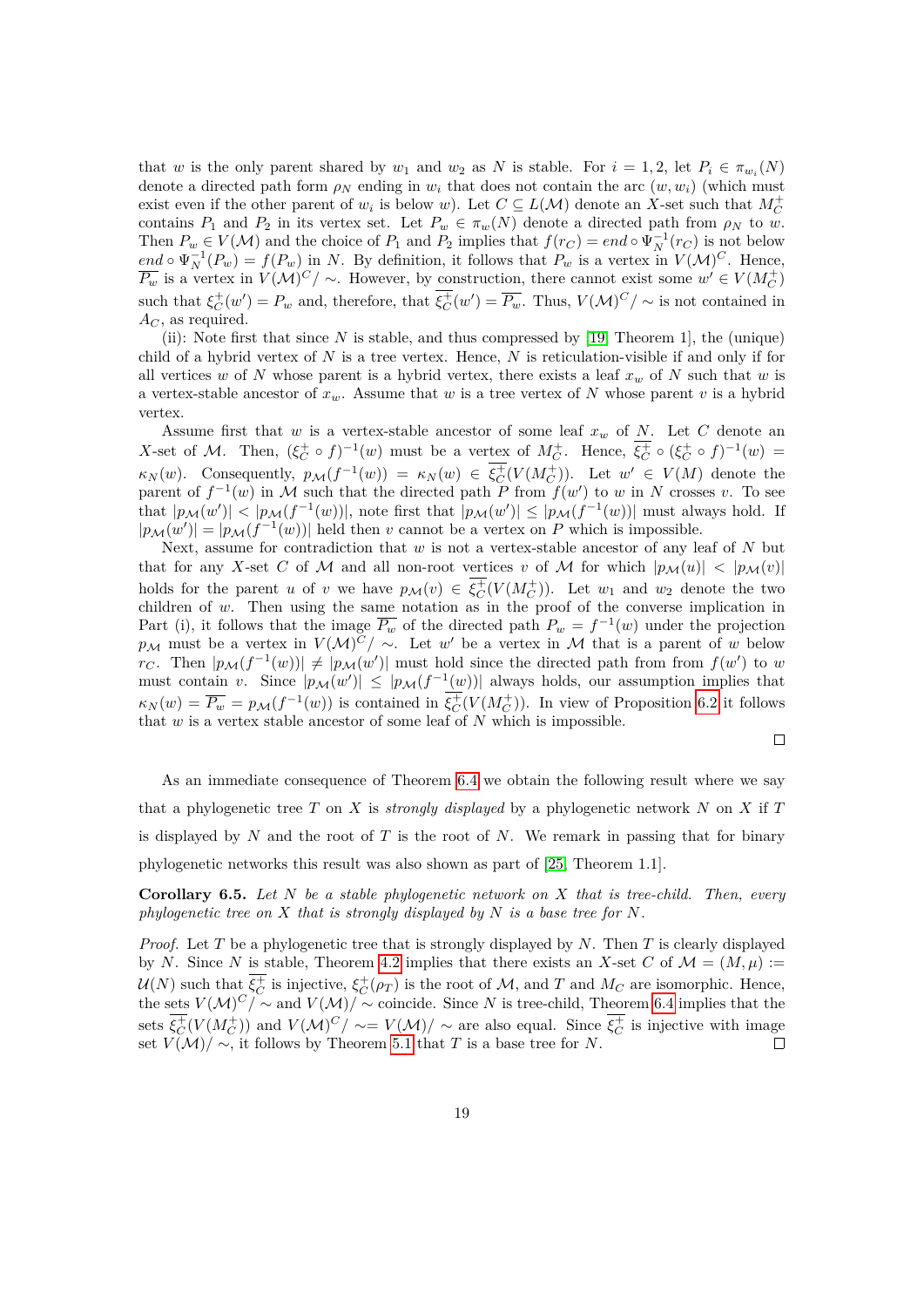Note that the converse of Corollary [6.5](#page-18-0) is not true in general, even if the phylogenetic network *N* considered is stable. For example, all phylogenetic trees strongly displayed by the stable phylogenetic network *N* depicted in Figure [1\(](#page-1-1)i) are base trees for *N*, but *N* is not tree-child. The reason for this is that if *N* is a stable phylogenetic network on *X* and *C* is an *X*-set of  $\mathcal{M} = (M, \mu) := \mathcal{U}(N)$  such that  $\overline{\xi_C^+}$  is injective but not bijective, then this does not imply that (although being isomorphic with  $M_C$ ) *T* is not a base tree for *N*. Indeed, there may exist a further *X*-set *C'* of *M* such that *T* and  $M_{C'}$  are isomorphic and  $\xi_{C'}^+$  is bijective. By Theorem [5.1,](#page-13-0) this implies that  $M_{C}$ <sup>0</sup> (and therefore also *T*) is a base tree for *N*.

#### <span id="page-19-0"></span>**7. Some remarks about reconstructing stable phylogenetic networks**

In this section, we briefly turn our attention to the problem of constructing stable *X*-networks from induced substructures. For this, we focus on so called trinets and also certain subtrees of the MUL-tree obtained as the un-fold of a phylogenetic network. The reason for this is that in [\[17\]](#page-23-9) it was pointed out that, in general, a binary phylogenetic network *N* (and therefore also an *X*-network) is not *encoded* that is, up to equivalence, uniquely reconstructible from its induced set of triplets or set of displayed phylogenetic trees. Given the strong relationship between a phylogenetic network N and its induced MUL-tree we start with subtrees induced by  $\mathcal{U}(N)$ .

Following [\[13\]](#page-23-10), we call a MUL-tree on three leaves a  $MUL-triplet$ . So for example for  $Y =$  $\{1,2\}$ , the MUL-tree  $(M,\mu)$  with leaf set  $\{a,b,c\}$  and  $lca_M(a,b)$  strictly below  $lca_M(a,c)$  and  $\mu(1) = \{a, c\}$  and  $\mu(2) = \{b\}$  is a MUL-triplet on *Y*. Saying that a MUL-tree *M* displays a MUL-triplet  $\tau$  if there exists a MUL-tree  $\mathcal{M}'$  obtainable from  $\mathcal M$  by deleting vertices and arcs (suppressing resulting degree two vertices and, if this has rendered the root of  $\mathcal{M}'$  a vertex of degree one, identifying that root with its unique child) such that  $\mathcal{M}'$  and  $\tau$  are isomorphic, it is easy to check that the MUL-triplet  $(M, \mu)$  constructed in the previous example is displayed by the left MUL-tree depicted in Figure [5\(](#page-20-0)i) where we represent each leaf by its label.

Although it is straight-forward to check that this definition of displaying reduces to the one for phylogenetic trees it should be noted that although a phylogenetic tree is encoded by its set of displayed triplets a MUL-tree is in general not encoded by its set of displayed MUL-triplets. An example for this is furnished by the MUL-trees  $\mathcal M$  and  $\mathcal M'$  on  $X = \{1, 2, 3, 4\}$  depicted in Figure [5](#page-20-0) which display the same set of MUL-triplets (and this set has 21 elements). See also [\[15\]](#page-23-2) where similar observations were made for the set of *splits* (i. e. bipartitions) induced by the edges of an *unrooted* MUL-tree and [\[10\]](#page-23-11) for the set of *clusters* (i. e. the set of leaves reachable from a vertex) in a MUL-tree.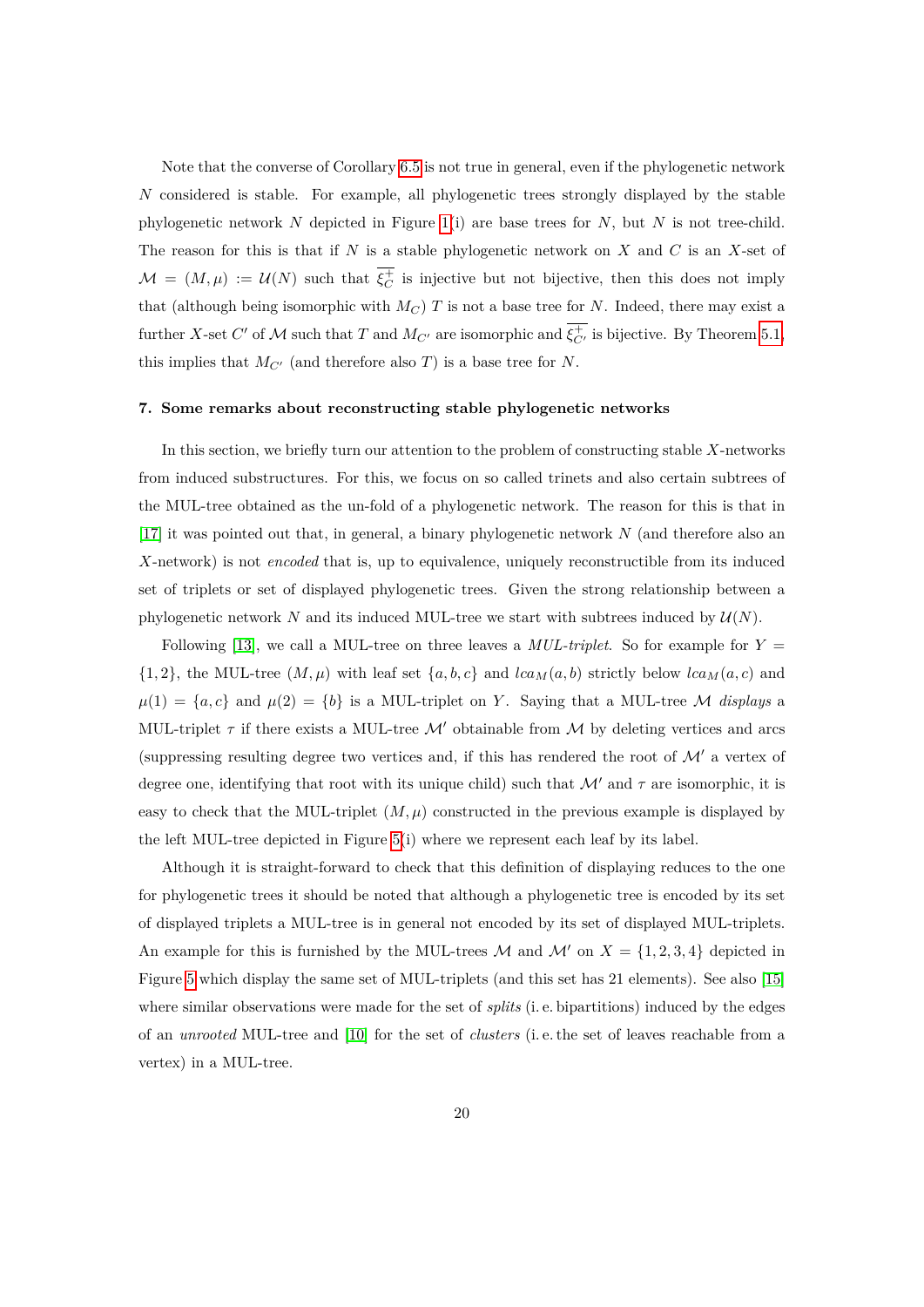

<span id="page-20-0"></span>Figure 5: Two MUL-trees M and  $\mathcal{M}'$  on  $X = \{1, 2, 3, 4\}$  displaying the same set of MUL-triplets on X. Note that the MUL-trees  $\mathcal{M}_Y$  and  $\mathcal{M}'_Y$  are isomorphic, for all subsets  $Y \subseteq X$  of size 3. For ease of readability, we represent each leaf by its label.

Turning our attention towards the two non-isomorphic phylogenetic networks  $F(M)$  and  $F(M')$  given in Figure [5\(](#page-20-0)ii) and (iv), respectively, it is easy to check that they induce the same set of triplets on *X*. As a direct consequence of these observations it follows that, in general, stable phylogenetic networks are neither encoded by their set of induced triplets nor by the set of MUL-triplets induced by their un-folds.

We next turn our attention to understanding the encoding potential of *trinets*, that is, *X*networks on three leaves [\[17\]](#page-23-9). Collections of trinets displayed by a tree-child network or so called *level-2 networks* are known to encode that network [\[28\]](#page-24-11). Since, in general, trinet systems do not encode phylogenetic networks [\[21\]](#page-24-12) it is interesting to understand whether stable *X*-networks are encoded by the trinet system they display. To help shed light into this question, we require a certain *leaf-removing* operation for *X*-networks, which we now describe.

Let *N* be an *X*-network, and let  $l \in X$ . Then the leaf-removing operation applied to *l* consists of repeatedly applying the following three steps until a valid  $(X\{\{l\})$ -network is obtained:

- (a) Remove the arc incident with *l*.
- (b) Remove resulting hybrid vertices of outdegree zero (if any), and their incident arcs.
- (c) Suppress resulting tree vertices of indegree and outdegree one (if any).

Now, let *Y* be a subset of *X* of size three or more, and let *N* be an *Y* -network. Then we define the *subnetwork*  $N_Y$  *of*  $N$  *induced by*  $Y$  to be the  $Y$ -network obtained from  $N$  by applying the leaf-removing operations to all leaves of *N* in  $X\Y$ . If *Y* is of size three, we say that a trinet  $\tau$  on *Y* is *displayed* by *N* if  $\tau$  and  $N_Y$  are isomorphic. Note again that if *N* is in fact a phylogenetic tree, then this definition of displaying reduces to the one for triplets.

By requiring in step (a) that all leaves of a MUL-tree  $(M, \mu)$  contained in  $\mu(l), l \in Y$ , are removed, the aforementioned leaf-removing operation can also be extended to a leaf-removing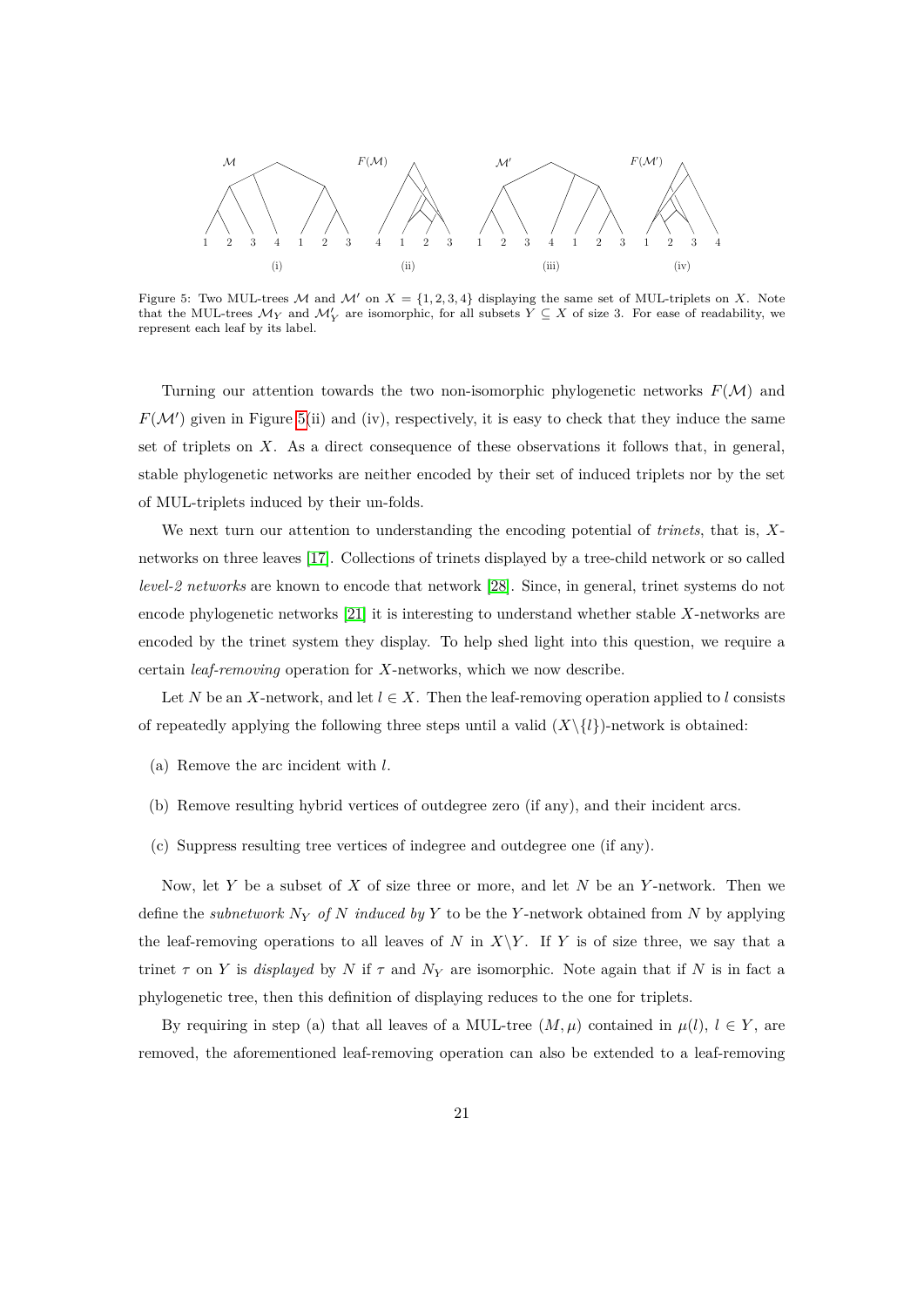operation for MUL-trees  $M$  to obtain a new MUL-tree  $M_Y$ . In this case, we refer to  $M_Y$  as a *sub-kMUL-tree* of  $M$ , where  $k = |Y|$ . Summarized in Observation [7.1,](#page-21-1) we have that the un-fold and leaf-removing operations are commutative:

<span id="page-21-1"></span>**Observation 7.1.** *Let N be a phylogenetic network on X, and Y a subset of X of size three or more. Then the MUL-trees*  $U(N_Y)$  *and*  $U(N)_Y$  *are isomorphic.* 

Perhaps unsurprisingly, the equivalence in Observation [7.1](#page-21-1) does not hold if the un-fold operation is replaced by the fold-up operation. The MUL-tree  $\mathcal{M}$  on  $X = \{1, 2, 3, 4\}$  depicted in Figure [6\(](#page-21-2)i) furnishes an example for this. For  $Y = \{1,2,4\}$ , we have that  $F(\mathcal{M})_Y$  is the phyloge-netic network depicted in Figure [6\(](#page-21-2)ii), whereas  $F(\mathcal{M}_Y)$  is the *Y*-network depicted in Figure 6(iii).



<span id="page-21-2"></span>Figure 6: (i) A MUL-tree M on  $X = \{1, 2, 3, 4\}$ . (ii) The phylogenetic network on  $Y = \{1, 2, 4\}$  obtained by first applying the fold-up operation to  $\dot{M}$  and then the leaf-removing operation to the leaf labelled 3. (iii) The *Y* -network obtained by first applying the leaf-removing operation to the leaf labelled 3 and then applying the fold-up operation to the resulting MUL-tree.

Again, the MUL-trees  $\mathcal M$  and  $\mathcal M'$  depicted in Figure [5](#page-20-0) indicate that a MUL-tree is not, in general, encoded by the set of its displayed sub-3MUL-trees. Indeed, for all  $Y \subset \{1, 2, 3, 4\}$  of size three, the MUL-trees  $\mathcal{M}_Y$  and  $\mathcal{M}'_Y$  are isomorphic. Note also that the example of these two MUL-trees implies that their respective fold-ups into the phylogenetic networks  $F(\mathcal{M})$  and  $F(M')$  are not encoded by their sets of induced trinets.

#### <span id="page-21-0"></span>**8. Discussion and open problems**

Stable phylogenetic networks constitute an interesting class of phylogenetic networks that have already proven useful for better understanding how polyploidy in, for example plants, has arisen. By investigating the popular tree-based, tree-child, and reticulation-visible properties for such networks we provide novel characterizations that shed light into the structural complexity of such networks. Although we only state our main results (i.e. Theorems [4.2,](#page-11-1) [5.1](#page-13-0) and [6.4\)](#page-17-0) for stable phylogenetic networks, we remark in passing that they also apply to the more general *X*-networks (as long as the root of the network is not the tail of two parallel arcs in the case of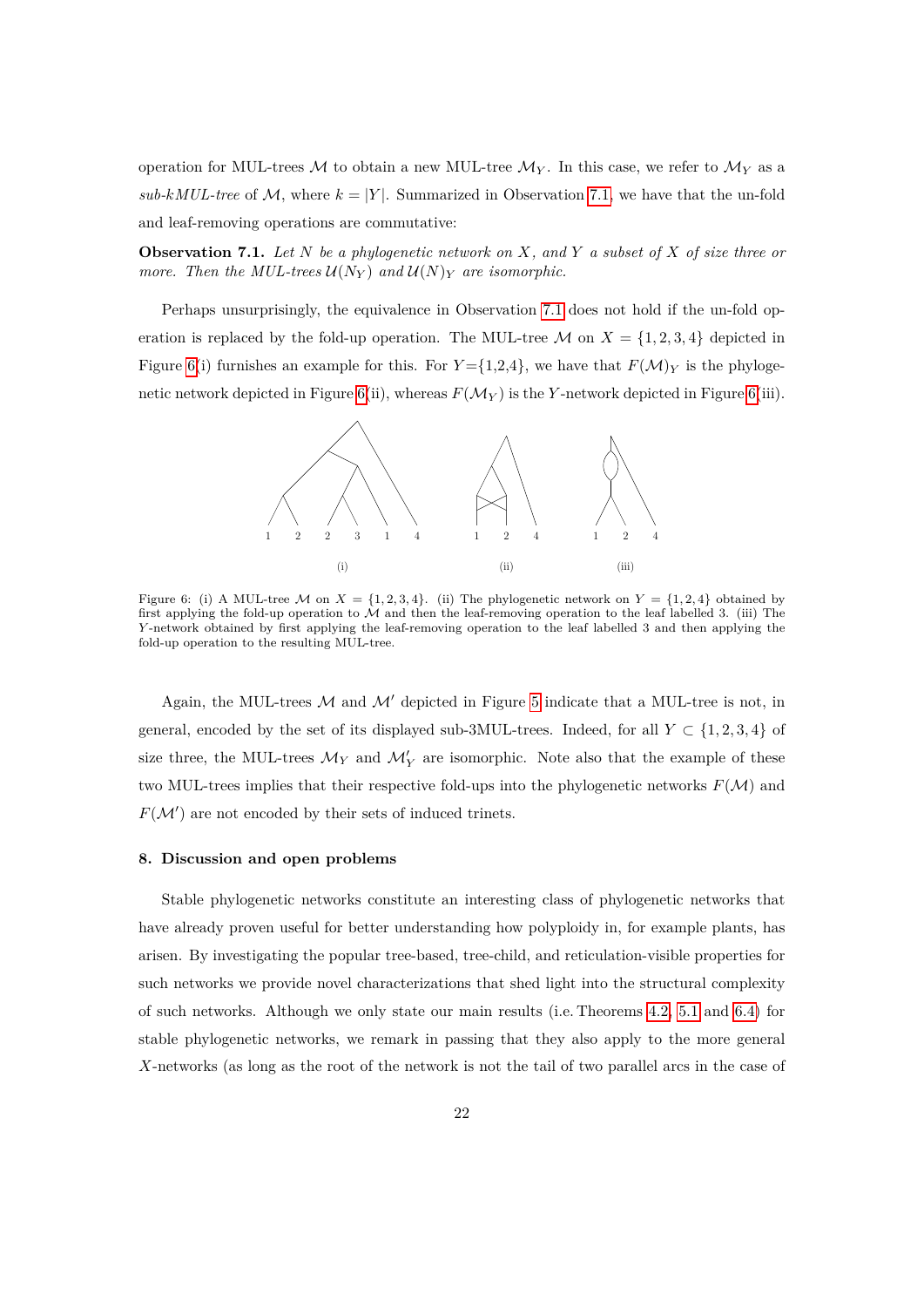Theorem [5.1\)](#page-13-0). Despite this, many open questions remain that might be of interest for future study. These include the following:

- 1. In their current form, stable phylogenetic networks are defined via a fold-up operation for MUL-trees. From an application point of view this is somewhat unsatisfactory as it is not always clear how to construct such a tree [\[15\]](#page-23-2). Thus it might be of interest to find combinatorial characterizations of stable phylogenetic networks that do not rely on that operation. Given our observations in Section [7,](#page-19-0) this will require alternative techniques as neither triplets, trinets, or general phylogenetic trees can be used for this.
- 2. How can we quantify how close two stable phylogenetic networks are. Given that we obtained in Theorem [5.1](#page-13-0) a characterization for when a phylogenetic tree that is endorsed by a MUL-tree  $\mathcal M$  is in fact a base tree of  $F(\mathcal M)$  and that tree-based networks are defined via base trees, it might be interesting to see if the similarity measures defined in [\[7\]](#page-23-4) can be used for this.

### **Acknowledgement**

The authors would like to thank the editor and the anonymous referee for their constructive comments and suggestions to improve the paper. GS would like to thank the University of East Anglia for hosting him during part of this work.

# **References**

- <span id="page-22-2"></span>[1] Bordewich, M., Semple, C., 2016. Reticulation-visible networks. Advances in Applied Mathematics 78, 114–141.
- <span id="page-22-1"></span>[2] Bordewich, M., Semple, C., 2018. A universal tree-based network with the minimum number of reticulations. Discrete Applied Mathematics 250, 357–362.
- <span id="page-22-3"></span>[3] Bordewich, M., Semple, C., Tokac, N., 2018. Constructing tree-child networks from distance matrices. Algorithmica 80(8), 2240–2259.
- <span id="page-22-0"></span>[4] Brysting, A., Oxelman, B., Huber, K., Moulton, V., Brochmann, C., 2007. Untangling complex histories of genome mergings in high polyploids. Syst. Biol. 56(3), 467–476.
- <span id="page-22-4"></span>[5] Cardona, G., Rosselló, F., Valiente, G., 2007. Comparison of tree-child phylogenetic networks. IEEE/ACM Transactions on Computational Biology and Bioinformatics 6, 552–569.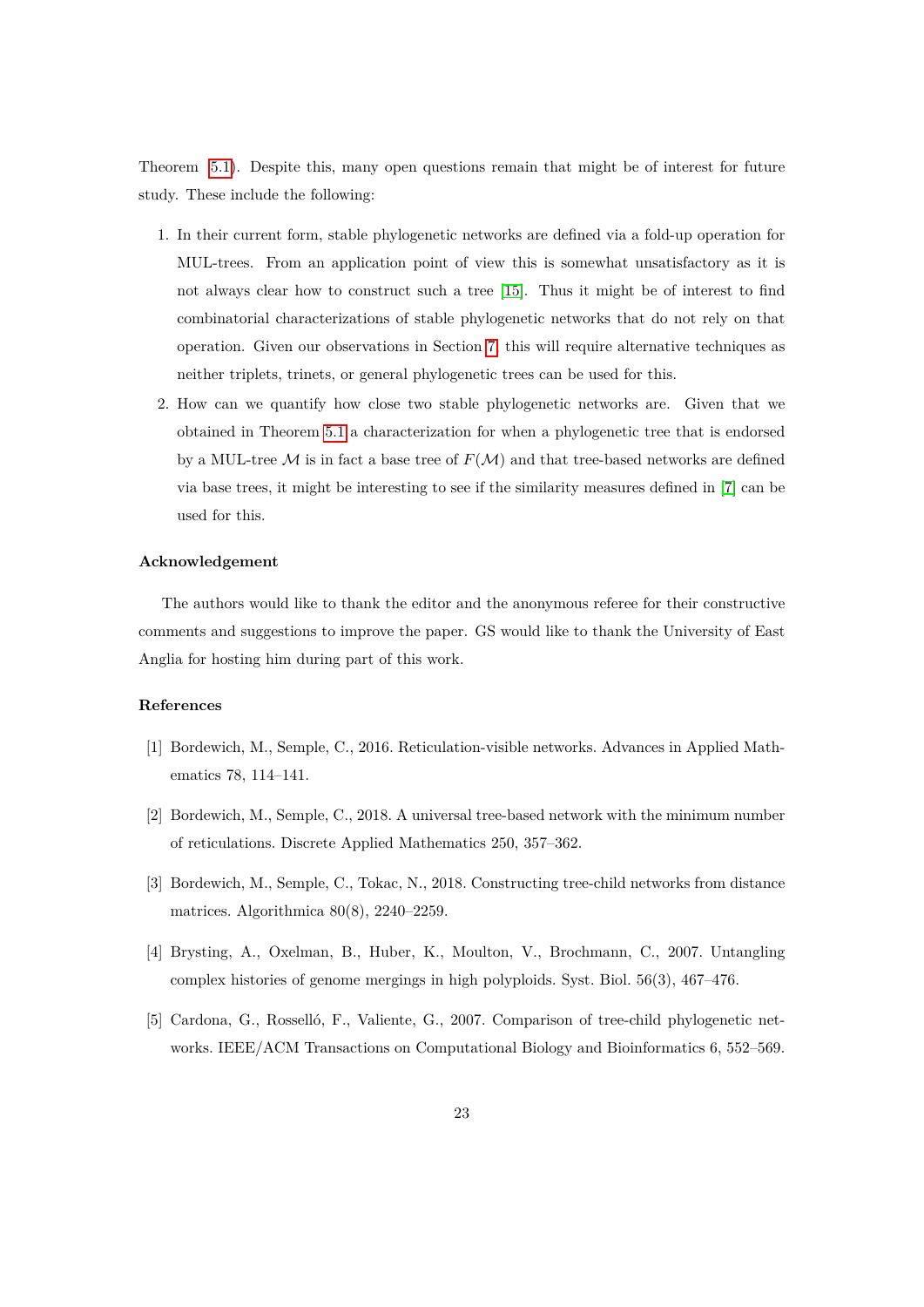- <span id="page-23-1"></span>[6] Czabarka, E., Erdõs, P., Johnsona, V., Moulton, V., 2013. Generating functions for multilabeled trees. Discrete Applied Mathematics 161(1-2), 107–117.
- <span id="page-23-4"></span>[7] Francis, A., Semple, C., Steel, M., 2018. New characterisations of tree-based networks and proximity measures. Advances in Applied Mathematics 93, 93–107.
- <span id="page-23-5"></span>[8] Francis, A. R., Steel, M., 2015. Which phylogenetic networks are merely trees with additionals arcs? Syst. Biol. 64(5), 768–777.
- <span id="page-23-8"></span>[9] Gambette, P., Gunawan, A. D., Labarre, A., Vialette, S., Zhang, L., 2015. Locating a tree in a phylogenetic network in quadratic time. In: Przytycka, T. (Ed.), Research in Computational Molecular Biology (RECOMB 2015). Vol. 9029. Lecture Notes in Computer Science, pp. 96–107.
- <span id="page-23-11"></span>[10] Ganapathy, G., Goodson, B., Jansen, R., Le, H. S., Ramachandran, V., Warnow, T., 2006. Pattern identification in biogeography. IEEE/ACM Trans. Comput. Biol. Bioinform. 3(4), 334–46.
- <span id="page-23-7"></span>[11] Gunawan, A. D. M., DasGupta, B., Zhang, L., 2017. A decomposition theorem and two algorithms for reticulation-visible networks. Information and Computation 252, 161–175.
- <span id="page-23-0"></span>[12] Gusfield, D., 2014. ReCombinatorics: the algorithmics of ancestral recombination graphs and explicit phylogenetic networks. Cambridge: MIT Press.
- <span id="page-23-10"></span>[13] Hassanzadeh, R., Eslahchi, C., Sung, W.-K., 2014. Do triplets have enough information to construct the multi-labeled phylogenetic tree? PLoS ONE 9(7), e103622.
- <span id="page-23-6"></span>[14] Hayamizu, M., 2016. On the existence of infinitely many universal tree-based networks. J. Theoret. Biol. 396, 204–206.
- <span id="page-23-2"></span>[15] Huber, K. T., Lott, M., Moulton, V., Spillner, A., 2008. The complexity of deriving multilabeled trees from bipartitions. Journal of Computational Biology 15(6), 639–651.
- <span id="page-23-3"></span>[16] Huber, K. T., Moulton, V., 2006. Phylogenetic networks from multi-labelled trees. Journal of Mathematical Biology 52(2), 613–32.
- <span id="page-23-9"></span>[17] Huber, K. T., Moulton, V., 2013. Encoding and constructing 1-nested phylogenetic networks with trinets. Algorithmica 66(3), 714–738.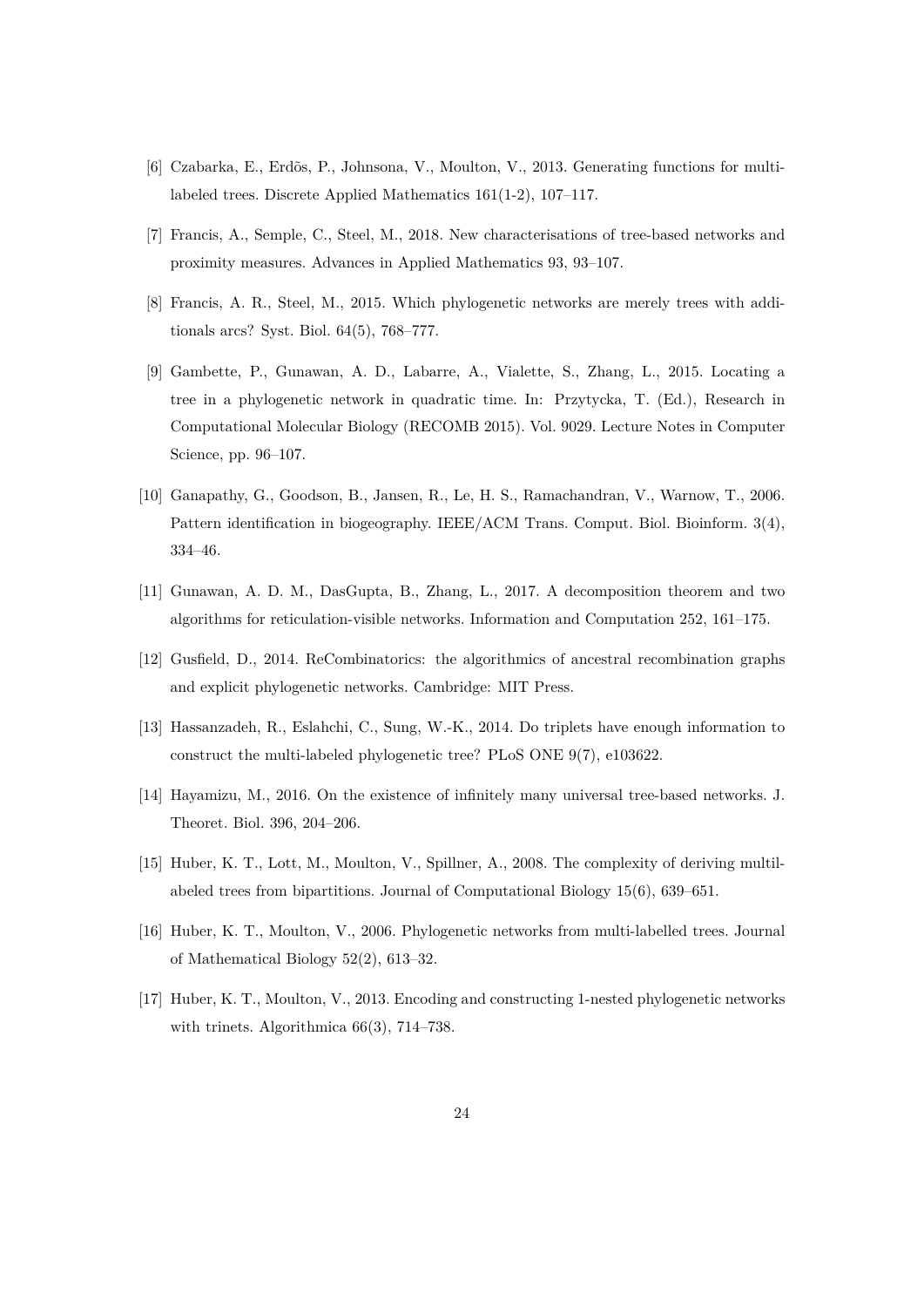- <span id="page-24-4"></span>[18] Huber, K. T., Moulton, V., Spillner, A., Storandt, S., Suchecki, R., 2012. Computing a consensus of multilabeled trees. In: Bader, D. A., Mutzel, P. (Eds.), Proceedings of the Fourteenth Workshop on Algorithm Engineering & Experiments (ALENEX 12). Vol. 5805. SIAM, p. 84–92.
- <span id="page-24-5"></span>[19] Huber, K. T., Moulton, V., Steel, M., Wu, T., 2016. Folding and unfolding phylogenetic trees and networks. Journal of Mathematical Biology 73(6-7), 1761–1780.
- <span id="page-24-2"></span>[20] Huber, K. T., Oxelman, B., Lott, M., Moulton, V., 2006. Reconstructing the evolutionary history of polyploids from multilabeled trees. Molecular Biology and Evolution 23, 1784– 1791.
- <span id="page-24-12"></span>[21] Huber, K. T., van Iersel, L., Moulton, V., Wu, T., 2015. How much information is needed to infer reticulate evolutionary histories? Systematic Biology 64(1), 102–111.
- <span id="page-24-0"></span>[22] Huson, D., Rupp, R., Scornavacca, C., 2010. Phylogenetic Networks. Cambridge University Press.
- <span id="page-24-8"></span>[23] Jetten, L., van Iersel, L., 2018. Nonbinary tree-based phylogenetic networks. IEEE/ACM Trans. Comput. Biol. Bioinform. 15(1), 205–217.
- <span id="page-24-3"></span>[24] Lott, M., Spillner, A., Huber, K. T., Petri, A., Oxelman, B., Moulton, V., 2009. Inferring polyploid phylogenies from multiply-labeled gene trees. BMC Evolutionary Biology 9, 216.
- <span id="page-24-7"></span>[25] Semple, C., 2016. Phylogenetic networks with every embedded phylogenetic tree a base tree. Bulletin of Mathematical Biology 78(1), 132–137.
- <span id="page-24-10"></span>[26] Semple, C., Steel, M., 2003. Phylogenetics. Oxford University Press.
- <span id="page-24-1"></span>[27] Steel, M., 2016. Phylogeny: Discrete and Random Processes in Evolution. SIAM.
- <span id="page-24-11"></span>[28] van Iersel, L. J. J., Moulton, V., 2014. Trinets encode tree-child and level-2 phylogenetic networks. Journal of Mathematical Biology 68(7), 1707–1729.
- <span id="page-24-9"></span>[29] van Iersel, L. J. J., Semple, C., Steel, M., 2010. Locating a tree in a phylogenetic network. Inform. Process. Lett. 110, 1037–1043.
- <span id="page-24-6"></span>[30] Wieseke, N., Bernt, M., Middendorf, M., 2013. Unifying parsimonious tree reconciliation. In: Darling, A., Stoye, J. (Eds.), International Workshop on Algorithms in Bioinformatics (WABI 2013) Algorithms in Bioinformatics. Vol. 126. Lecture Notes in Computer Science, pp. 200–214.